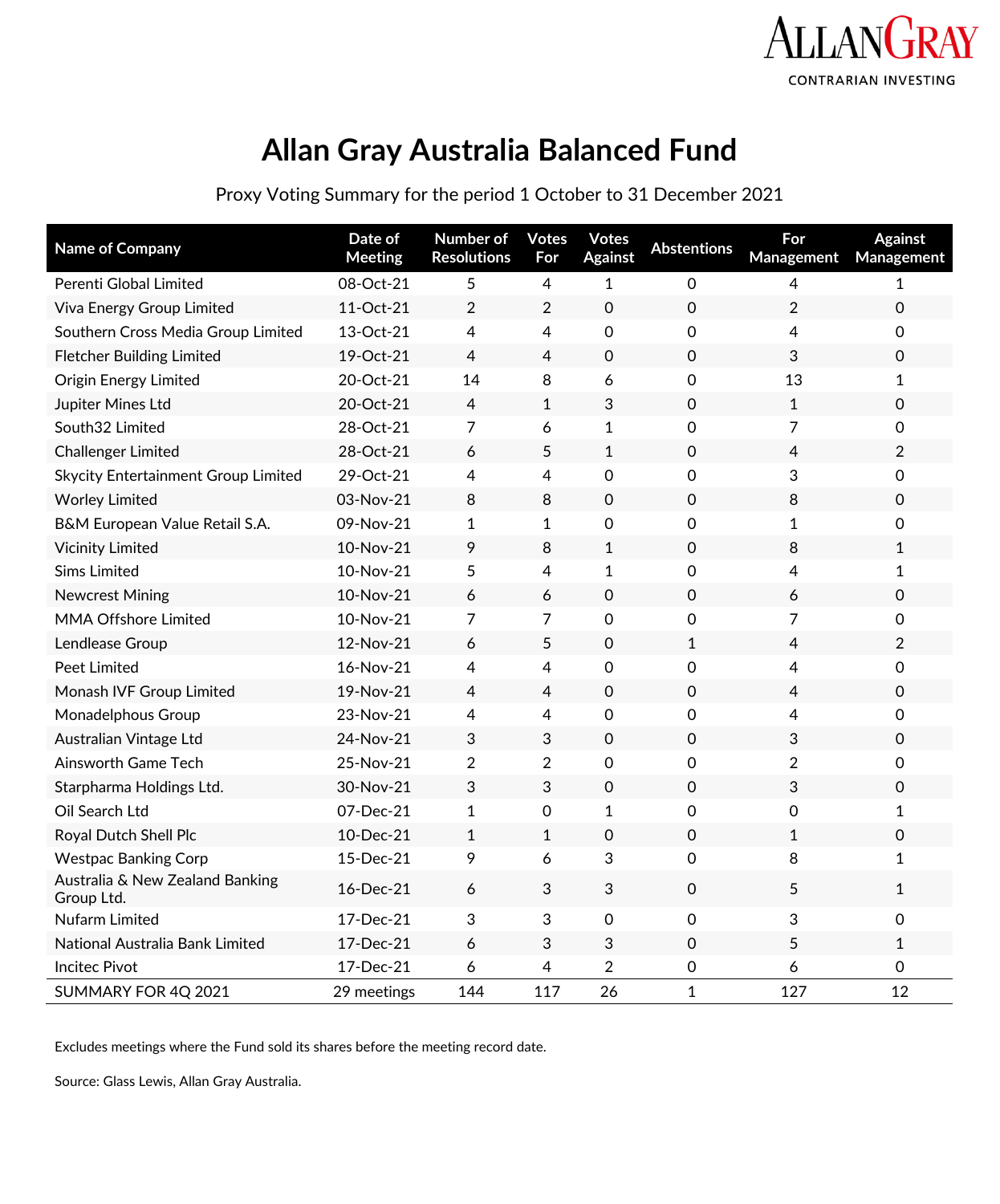|               | <b>PERENTI GLOBAL LIMITED</b> |                      |           | Annual |
|---------------|-------------------------------|----------------------|-----------|--------|
| <b>ISIN</b>   | AU0000061897                  | <b>Meeting Date</b>  | 08-Oct-21 |        |
| <b>Ticker</b> |                               | <b>Deadline Date</b> | 01-Oct-21 |        |
| Country       | Australia                     | <b>Record Date</b>   | 06-Oct-21 |        |

| Proposal<br><b>Number</b> | <b>Proposal</b>                                | <b>Proponent</b> | <b>Mgmt Rec</b> | <b>GL Rec</b> | <b>Vote</b> | <b>For/Against</b><br><b>Mgmt</b> |
|---------------------------|------------------------------------------------|------------------|-----------------|---------------|-------------|-----------------------------------|
|                           | <b>Remuneration Report</b>                     | Management       | For             | For           | Against     | Against                           |
| $\overline{2}$            | Re-elect Mark A. Hine                          | Management       | For             | For           | For         | For                               |
| 3                         | Re-elect Robert J. Cole                        | Management       | For             | For           | For         | For                               |
| 4                         | Elect Timothy J. E. Longstaff                  | Management       | For             | For           | For         | For                               |
| 5                         | Equity Grant (MD/CEO Mark Nowell - STI Rights) | Management       | For             | For           | For         | For                               |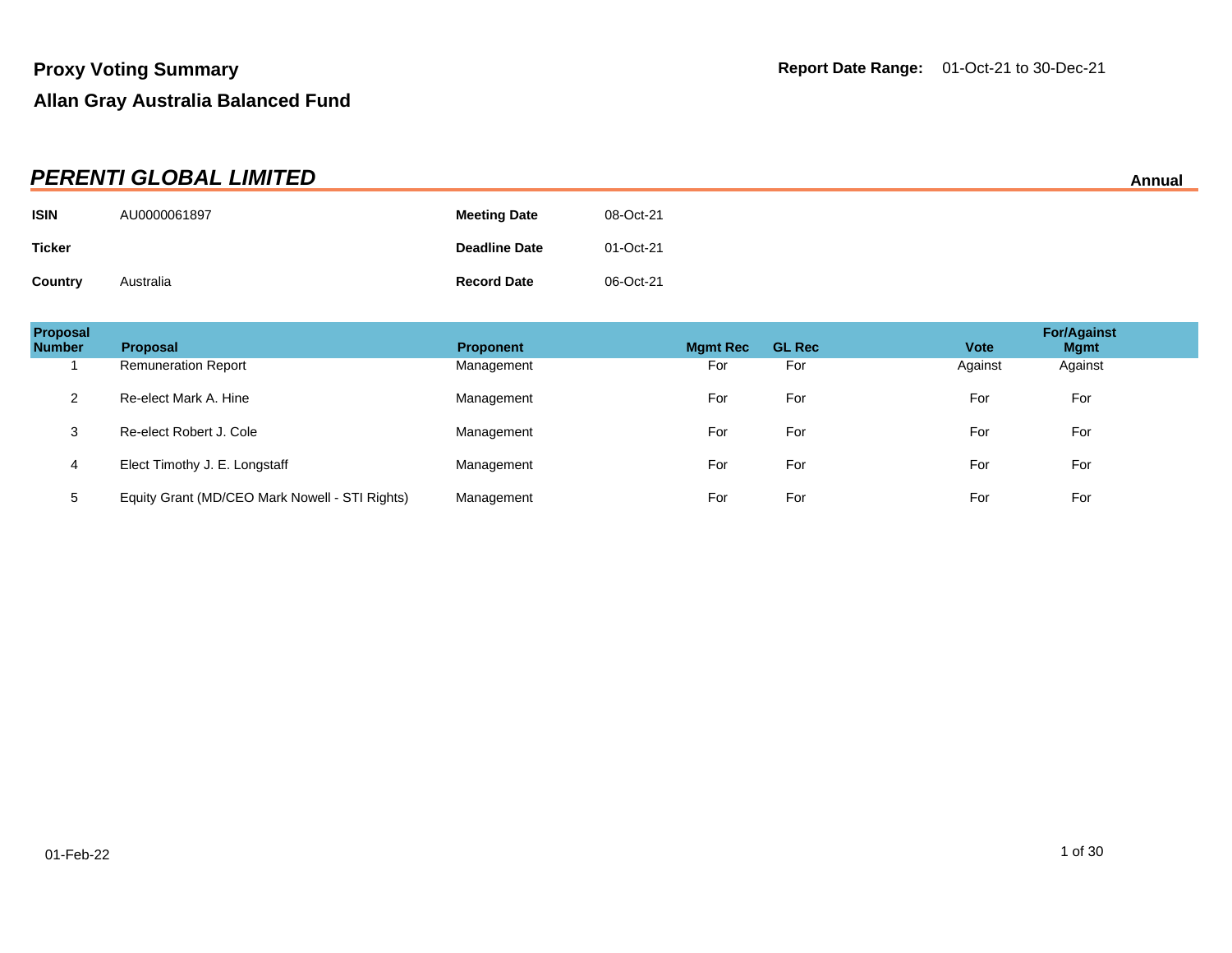|                | <b>VIVA ENERGY GROUP LIMITED</b> |                      |           | Ordinary |
|----------------|----------------------------------|----------------------|-----------|----------|
| <b>ISIN</b>    | AU0000016875                     | <b>Meeting Date</b>  | 11-Oct-21 |          |
| <b>Ticker</b>  |                                  | <b>Deadline Date</b> | 06-Oct-21 |          |
| <b>Country</b> | Australia                        | <b>Record Date</b>   | 08-Oct-21 |          |

| Proposal<br><b>Number</b> | <b>Proposal</b>                   | <b>Proponent</b> | <b>Mgmt Rec</b> | <b>GL Rec</b> | Vote | <b>For/Against</b><br><b>Mgmt</b> |
|---------------------------|-----------------------------------|------------------|-----------------|---------------|------|-----------------------------------|
|                           | Authority to Reduce Share Capital | Management       | For             | For           | For  | For                               |
|                           | Approve Share Consolidation       | Management       | For             | For           | For  | For                               |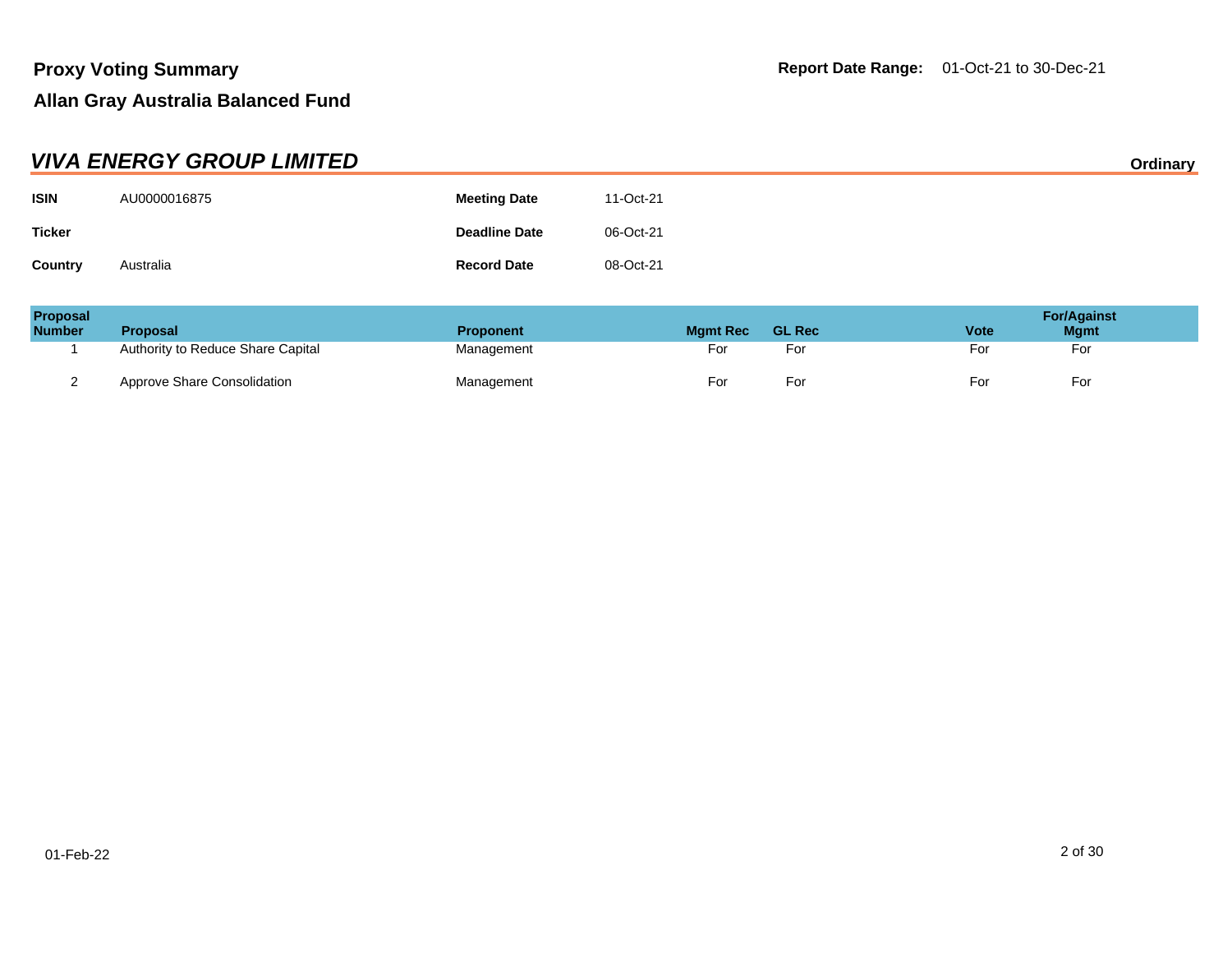|                | <b>SOUTHERN CROSS MEDIA GROUP LIMITED</b><br>Annual |                      |           |  |  |  |
|----------------|-----------------------------------------------------|----------------------|-----------|--|--|--|
| <b>ISIN</b>    | AU000000SXL4                                        | <b>Meeting Date</b>  | 13-Oct-21 |  |  |  |
| <b>Ticker</b>  |                                                     | <b>Deadline Date</b> | 06-Oct-21 |  |  |  |
| <b>Country</b> | Australia                                           | <b>Record Date</b>   | 11-Oct-21 |  |  |  |

| <b>Proposal</b><br><b>Number</b> | <b>Proposal</b>                      | <b>Proponent</b> | <b>Mgmt Rec</b> | <b>GL Rec</b> | <b>Vote</b> | <b>For/Against</b><br><b>Mgmt</b> |
|----------------------------------|--------------------------------------|------------------|-----------------|---------------|-------------|-----------------------------------|
| 2.A                              | Re-elect Glen F. Boreham             | Management       | For             | For           | For         | For                               |
| 2.B                              | Re-elect Melanie V.R. Willis         | Management       | For             | For           | For         | For                               |
| 3                                | <b>Remuneration Report</b>           | Management       | For             | For           | For         | For                               |
| 4                                | Equity Grant (MD/CEO Grant Blackley) | Management       | For             | For           | For         | For                               |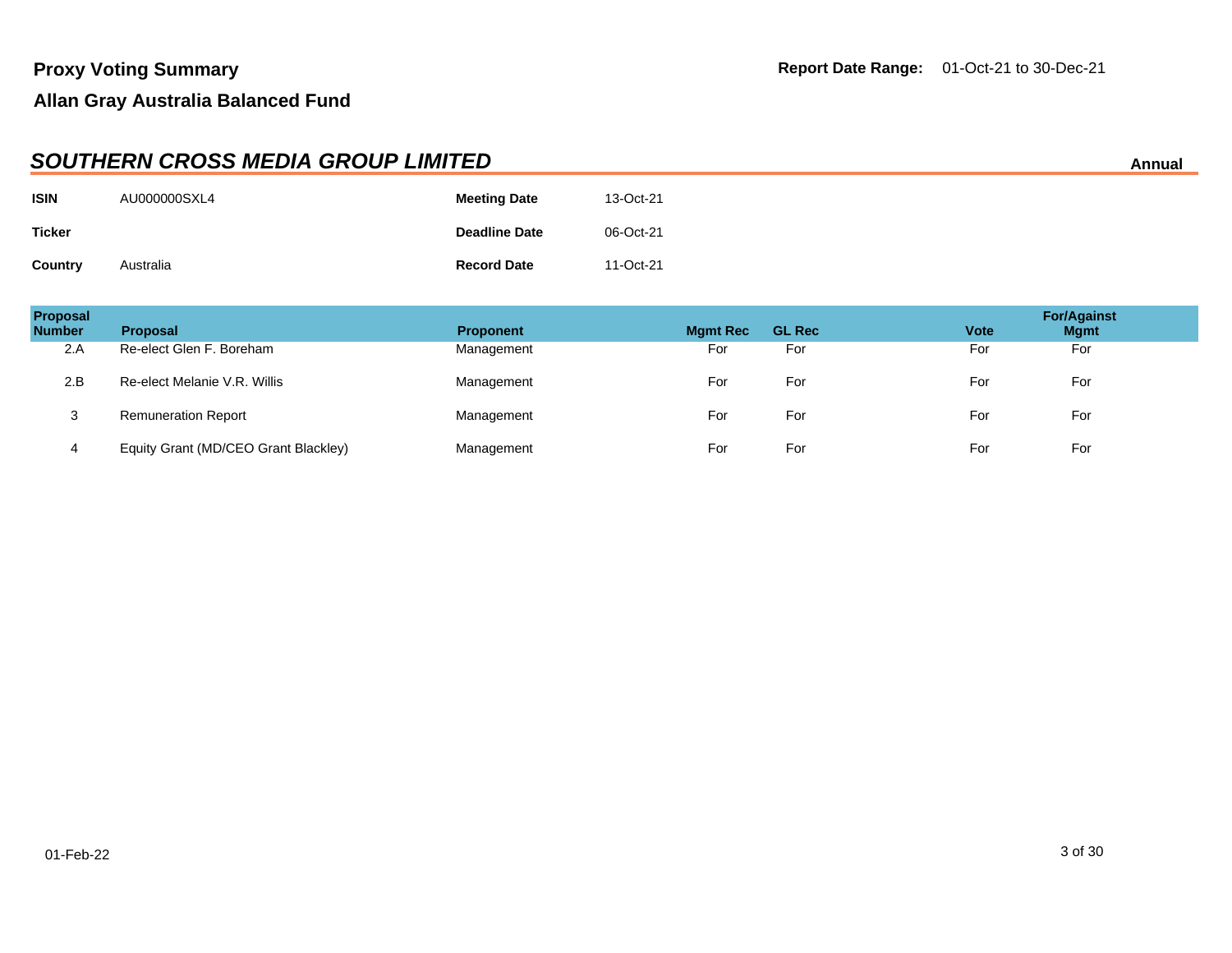|                | <b>FLETCHER BUILDING LIMITED</b> |                      |           | Annual |
|----------------|----------------------------------|----------------------|-----------|--------|
| <b>ISIN</b>    | NZFBUE0001S0                     | <b>Meeting Date</b>  | 19-Oct-21 |        |
| <b>Ticker</b>  |                                  | <b>Deadline Date</b> | 13-Oct-21 |        |
| <b>Country</b> | New Zealand                      | <b>Record Date</b>   | 15-Oct-21 |        |

| Proposal<br><b>Number</b> | <b>Proposal</b>                 | <b>Proponent</b> | <b>Mgmt Rec</b> | <b>GL Rec</b> | <b>Vote</b> | <b>For/Against</b><br><b>Mgmt</b> |
|---------------------------|---------------------------------|------------------|-----------------|---------------|-------------|-----------------------------------|
|                           | Re-elect Rob McDonald           | Management       | For             | For           | For         | For                               |
|                           | Re-elect Doug McKay             | Management       | For             | For           | For         | For                               |
| J                         | Re-elect Cathy Quinn            | Management       | For             | For           | For         | For                               |
| 4                         | Authority to Set Auditor's Fees | Management       |                 | For           | For         | N/A                               |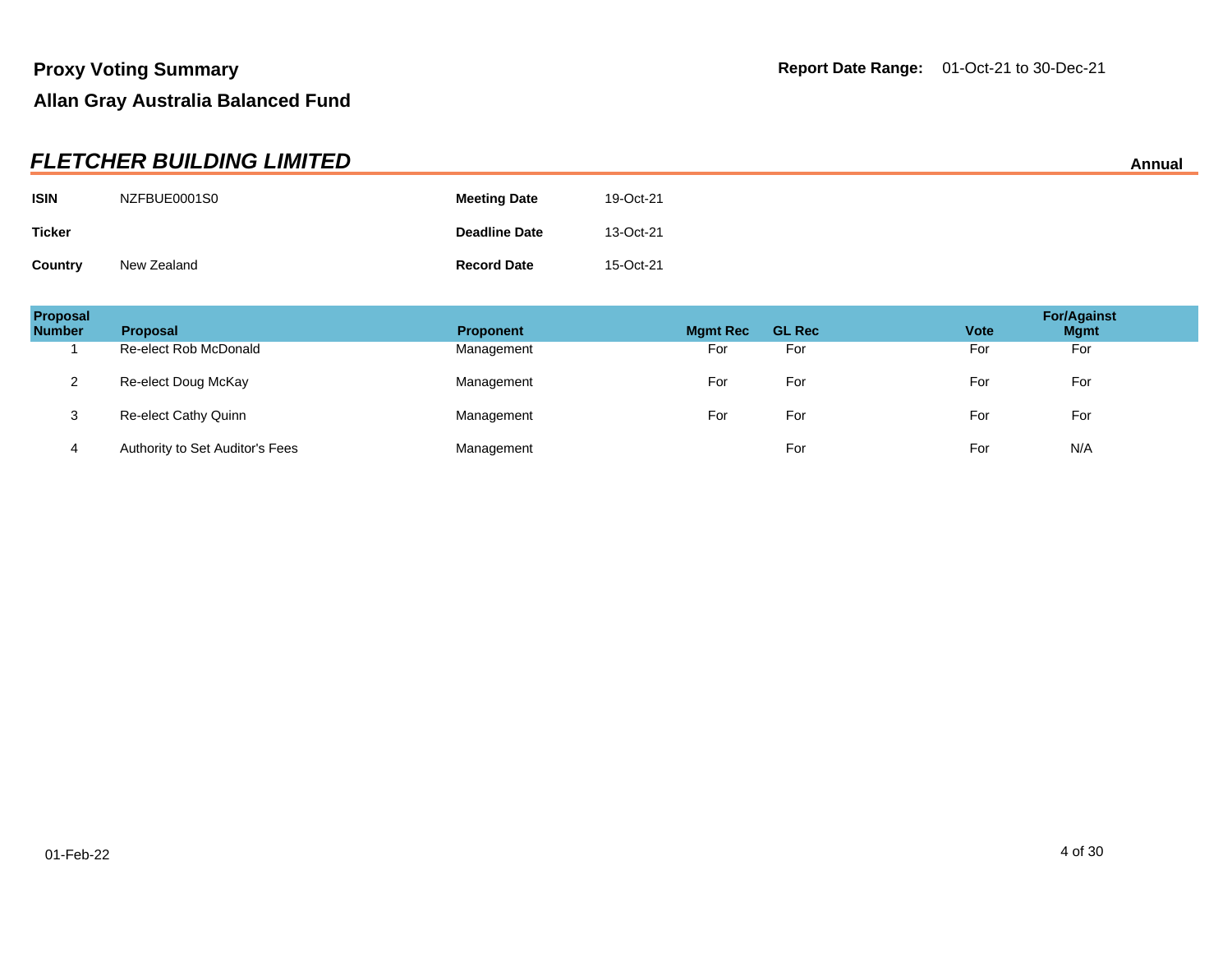|               | <b>ORIGIN ENERGY LIMITED</b> |                      |           | Annual |
|---------------|------------------------------|----------------------|-----------|--------|
| <b>ISIN</b>   | AU000000ORG5                 | <b>Meeting Date</b>  | 20-Oct-21 |        |
| <b>Ticker</b> |                              | <b>Deadline Date</b> | 13-Oct-21 |        |
| Country       | Australia                    | <b>Record Date</b>   | 18-Oct-21 |        |

| Proposal<br><b>Number</b> | <b>Proposal</b>                                                                             | <b>Proponent</b> | <b>Mgmt Rec</b> | <b>GL Rec</b> | <b>Vote</b> | <b>For/Against</b><br><b>Mgmt</b> |
|---------------------------|---------------------------------------------------------------------------------------------|------------------|-----------------|---------------|-------------|-----------------------------------|
| 2                         | Elect Ilana R. Atlas                                                                        | Management       | For             | For           | For         | For                               |
| 3                         | Elect Michael J. McCormack                                                                  | Management       | For             | For           | For         | For                               |
| 4                         | <b>Elect Joan Withers</b>                                                                   | Management       | For             | For           | For         | For                               |
| 5                         | <b>Re-elect Scott R. Perkins</b>                                                            | Management       | For             | For           | For         | For                               |
| 6                         | Re-elect Steven A. Sargent                                                                  | Management       | For             | For           | For         | For                               |
| $\overline{7}$            | <b>Remuneration Report</b>                                                                  | Management       | For             | For           | For         | For                               |
| 8                         | Equity Grant to MD/CEO Frank Calabria                                                       | Management       | For             | For           | For         | For                               |
| 9                         | <b>Renewal of Termination Benefits</b>                                                      | Management       | Abstain         | For           | For         | Against                           |
| 10.A                      | Shareholder Proposal Regarding Facilitating Nonbinding Shareholder<br>Proposals             |                  | Against         | Against       | Against     | For                               |
| 10.B                      | Shareholder Proposal Regarding Water Quality and<br><b>Traditional Ownership</b>            | Shareholder      | Against         | Against       | Against     | For                               |
| 10.C                      | Shareholder Proposal Regarding Cultural Heritage<br>Protection                              | Shareholder      | Against         | Against       | Against     | For                               |
| 10.D                      | Shareholder Proposal Regarding Engagement with<br><b>Traditional Owners</b>                 | Shareholder      | Against         | Against       | Against     | For                               |
| 10.E                      | Shareholder Proposal Regarding Lobbying Activity<br>Alignment with the Paris Agreement      | Shareholder      | Against         | Against       | Against     | For                               |
| 10.F                      | Shareholder Proposal Regarding Alignment of Capital<br>Expenditure with the Paris Agreement | Shareholder      | Against         | Against       | Against     | For                               |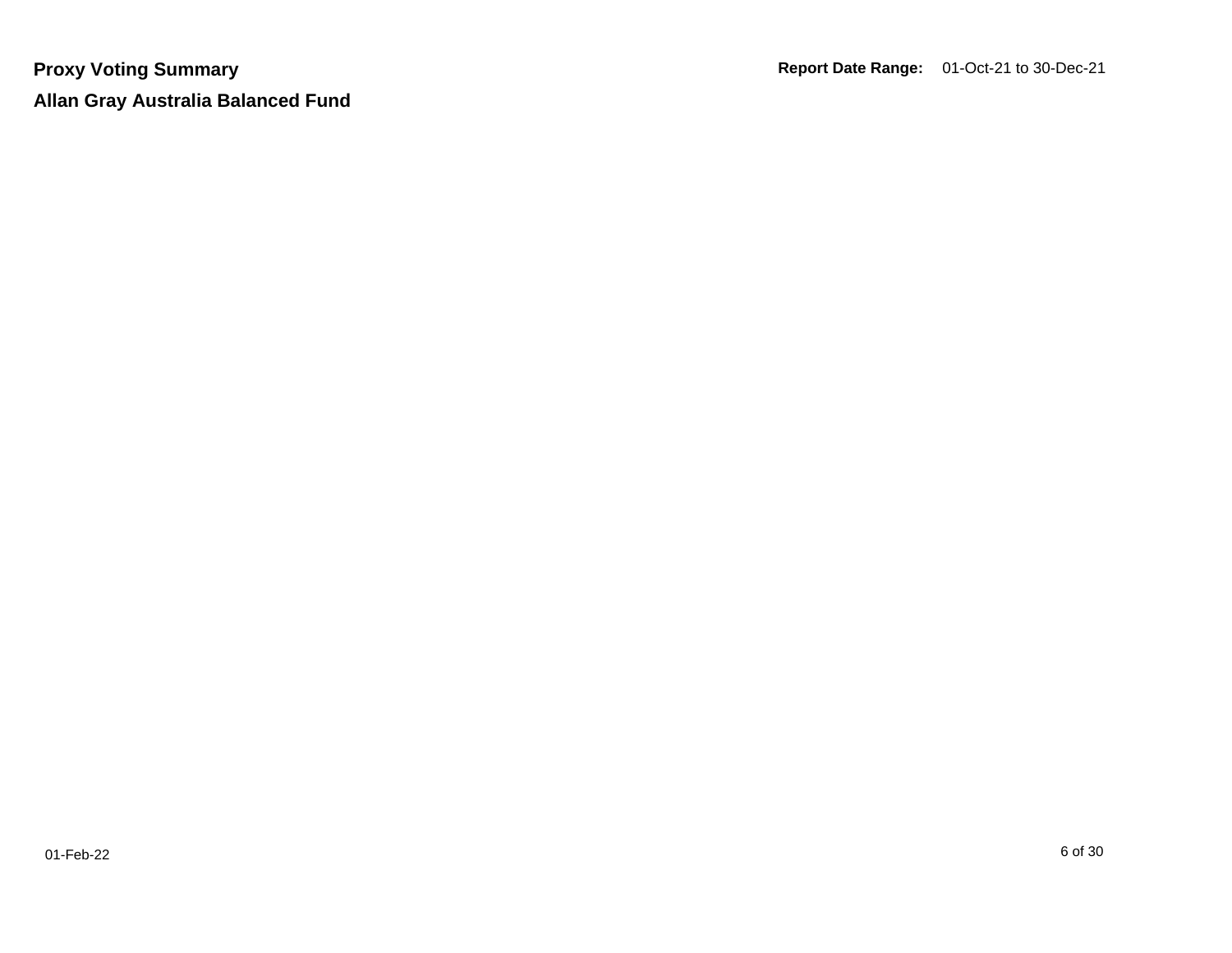| <b>JUPITER MINES LTD</b> |              |                      |           |  |
|--------------------------|--------------|----------------------|-----------|--|
| <b>ISIN</b>              | AU0000005159 | <b>Meeting Date</b>  | 20-Oct-21 |  |
| <b>Ticker</b>            |              | <b>Deadline Date</b> | 13-Oct-21 |  |
| Country                  | Australia    | <b>Record Date</b>   | 18-Oct-21 |  |

| Proposal<br><b>Number</b> | <b>Proposal</b>                                                            | <b>Proponent</b> | <b>Mgmt Rec</b> | <b>GL Rec</b> | <b>Vote</b> | <b>For/Against</b><br><b>Mgmt</b> |
|---------------------------|----------------------------------------------------------------------------|------------------|-----------------|---------------|-------------|-----------------------------------|
|                           | R-elect Brian P. Gilbertson                                                | Management       |                 | Against       | Against     | N/A                               |
| <u>_</u>                  | Re-elect HEO Yeongjin                                                      | Management       | For             | For           | For         | For                               |
| 3                         | Re-elect Hans-Jürgen Mende                                                 | Management       |                 | For           | Against     | N/A                               |
| 4                         | Shareholder Proposal Regarding Removal of Priyank<br>Thapliyal as Director | Shareholder      |                 | For           | Against     | N/A                               |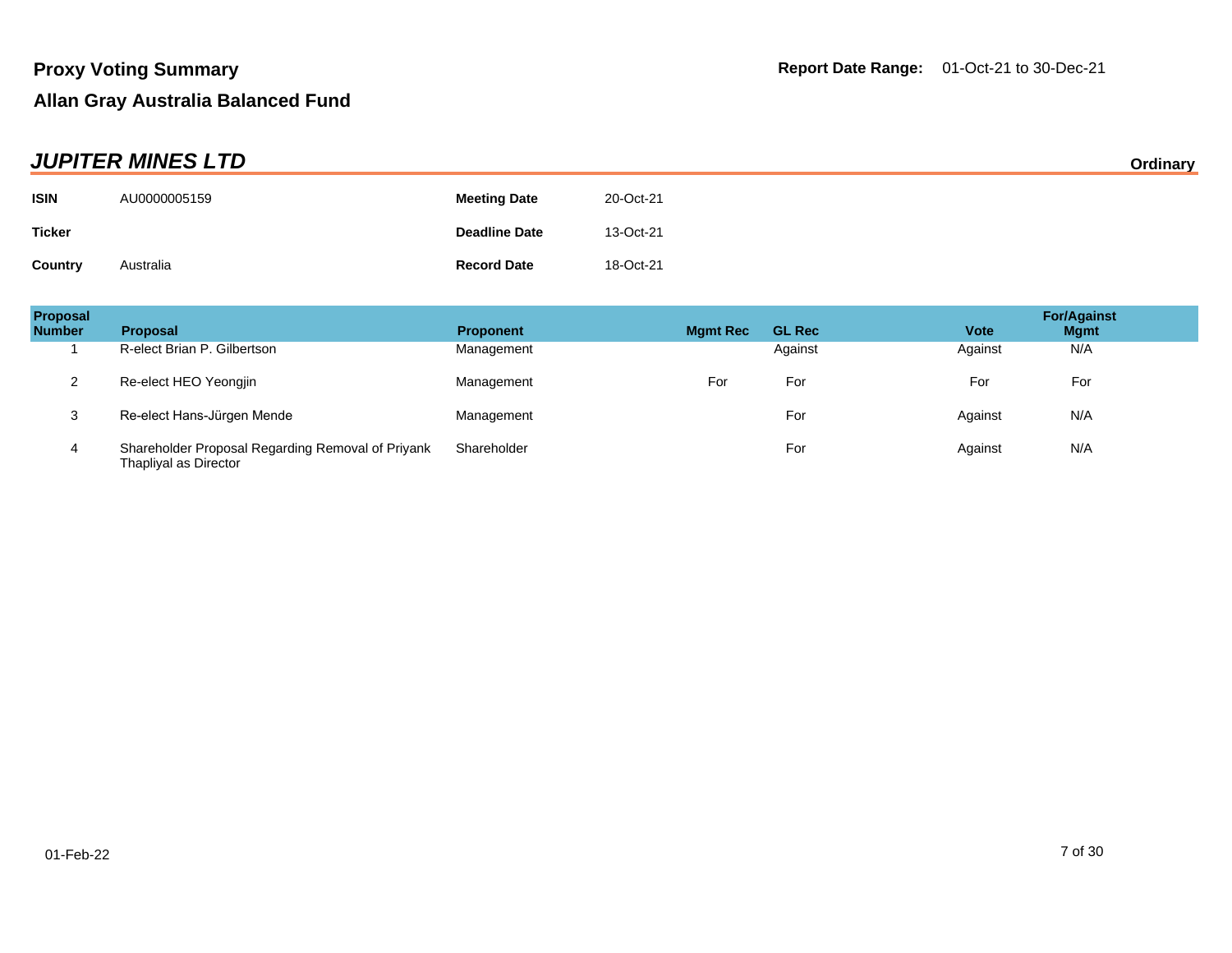| <b>CHALLENGER LIMITED</b><br>Annual |              |                      |           |  |
|-------------------------------------|--------------|----------------------|-----------|--|
| <b>ISIN</b>                         | AU000000CGF5 | <b>Meeting Date</b>  | 28-Oct-21 |  |
| <b>Ticker</b>                       |              | <b>Deadline Date</b> | 21-Oct-21 |  |
| <b>Country</b>                      | Australia    | <b>Record Date</b>   | 26-Oct-21 |  |

| Proposal<br><b>Number</b> | Proposal                      | <b>Proponent</b> | <b>Mgmt Rec</b> | <b>GL Rec</b> | <b>Vote</b> | <b>For/Against</b><br><b>Mgmt</b> |
|---------------------------|-------------------------------|------------------|-----------------|---------------|-------------|-----------------------------------|
| 2.A                       | <b>Re-elect Duncan West</b>   | Management       | For             | For           | For         | For                               |
| 2.B                       | Re-elect Melanie Willis       | Management       | For             | For           | For         | For                               |
| 2.C                       | Re-elect John Green           | Management       | For             | For           | For         | For                               |
| 2.D                       | <b>Elect Heather Smith</b>    | Management       | For             | For           | For         | For                               |
| 3                         | <b>REMUNERATION REPORT</b>    | Management       | For             | For           | Against     | Against                           |
| 4                         | <b>Board Spill Resolution</b> | Management       | Against         | Against       | For         | Against                           |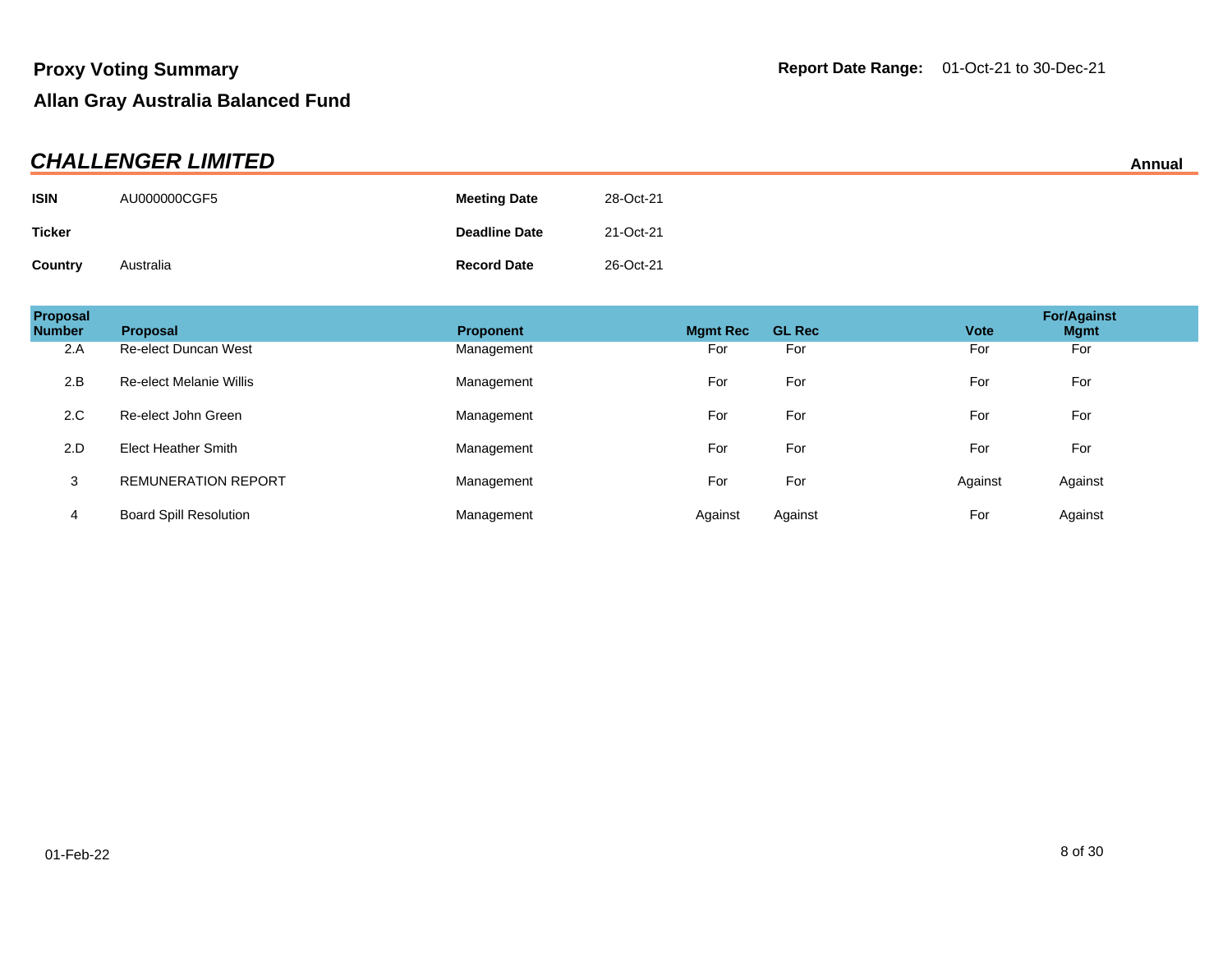|               | AIIIIuai     |                      |           |  |  |
|---------------|--------------|----------------------|-----------|--|--|
| <b>ISIN</b>   | AU000000S320 | <b>Meeting Date</b>  | 28-Oct-21 |  |  |
| <b>Ticker</b> |              | <b>Deadline Date</b> | 21-Oct-21 |  |  |
| Country       | Australia    | <b>Record Date</b>   | 26-Oct-21 |  |  |

| Proposal<br><b>Number</b> | <b>Proposal</b>                                                                        | <b>Proponent</b> | <b>Mgmt Rec</b> | <b>GL Rec</b> | <b>Vote</b> | <b>For/Against</b><br><b>Mgmt</b> |  |
|---------------------------|----------------------------------------------------------------------------------------|------------------|-----------------|---------------|-------------|-----------------------------------|--|
| 2.A                       | Re-elect Wayne G. Osborn                                                               | Management       | For             | For           | For         | For                               |  |
| 2.B                       | Re-elect Keith C. Rumble                                                               | Management       | For             | For           | For         | For                               |  |
| 3                         | <b>Remuneration Report</b>                                                             | Management       | For             | For           | For         | For                               |  |
| 4                         | Equity Grant (MD/CEO Graham Kerr)                                                      | Management       | For             | For           | For         | For                               |  |
| 5                         | Approval of Termination Benefits                                                       | Management       | For             | For           | For         | For                               |  |
| 6.A                       | Shareholder Proposal Regarding Facilitating Nonbinding Shareholder<br>Proposals        |                  | Against         | Abstain       | Against     | For                               |  |
| 6.B                       | Shareholder Proposal Regarding Lobbying Activity<br>Alignment with the Paris Agreement | Shareholder      | For             | For           | For         | For                               |  |

# **SOUTH32 LIMITED Annual**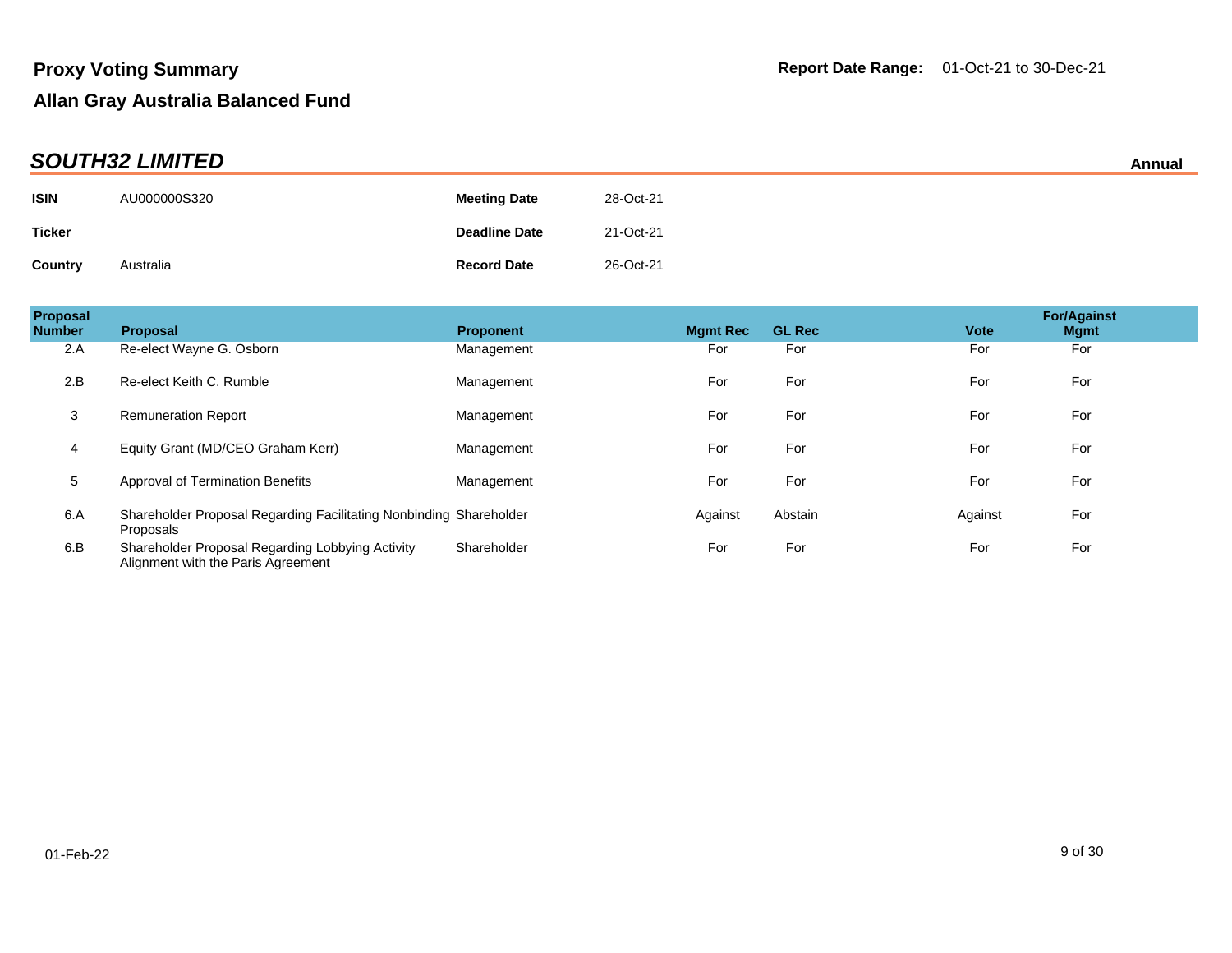|                | <b>SKYCITY ENTERTAINMENT GROUP LIMITED</b><br>Annual |                      |           |  |  |
|----------------|------------------------------------------------------|----------------------|-----------|--|--|
| <b>ISIN</b>    | NZSKCE0001S2                                         | <b>Meeting Date</b>  | 29-Oct-21 |  |  |
| <b>Ticker</b>  |                                                      | <b>Deadline Date</b> | 22-Oct-21 |  |  |
| <b>Country</b> | New Zealand                                          | <b>Record Date</b>   | 27-Oct-21 |  |  |

| Proposal<br><b>Number</b> | <b>Proposal</b>                 | <b>Proponent</b> | <b>Mgmt Rec</b> | <b>GL Rec</b> | <b>Vote</b> | <b>For/Against</b><br><b>Mgmt</b> |
|---------------------------|---------------------------------|------------------|-----------------|---------------|-------------|-----------------------------------|
|                           | Elect Silvana Schenone          | Management       | For             | For           | For         | For                               |
| ⌒                         | Elect Julian Cook               | Management       | For             | For           | For         | For                               |
| 3                         | <b>Elect Chad Barton</b>        | Management       | For             | For           | For         | For                               |
| 4                         | Authority to Set Auditor's Fees | Management       |                 | For           | For         | N/A                               |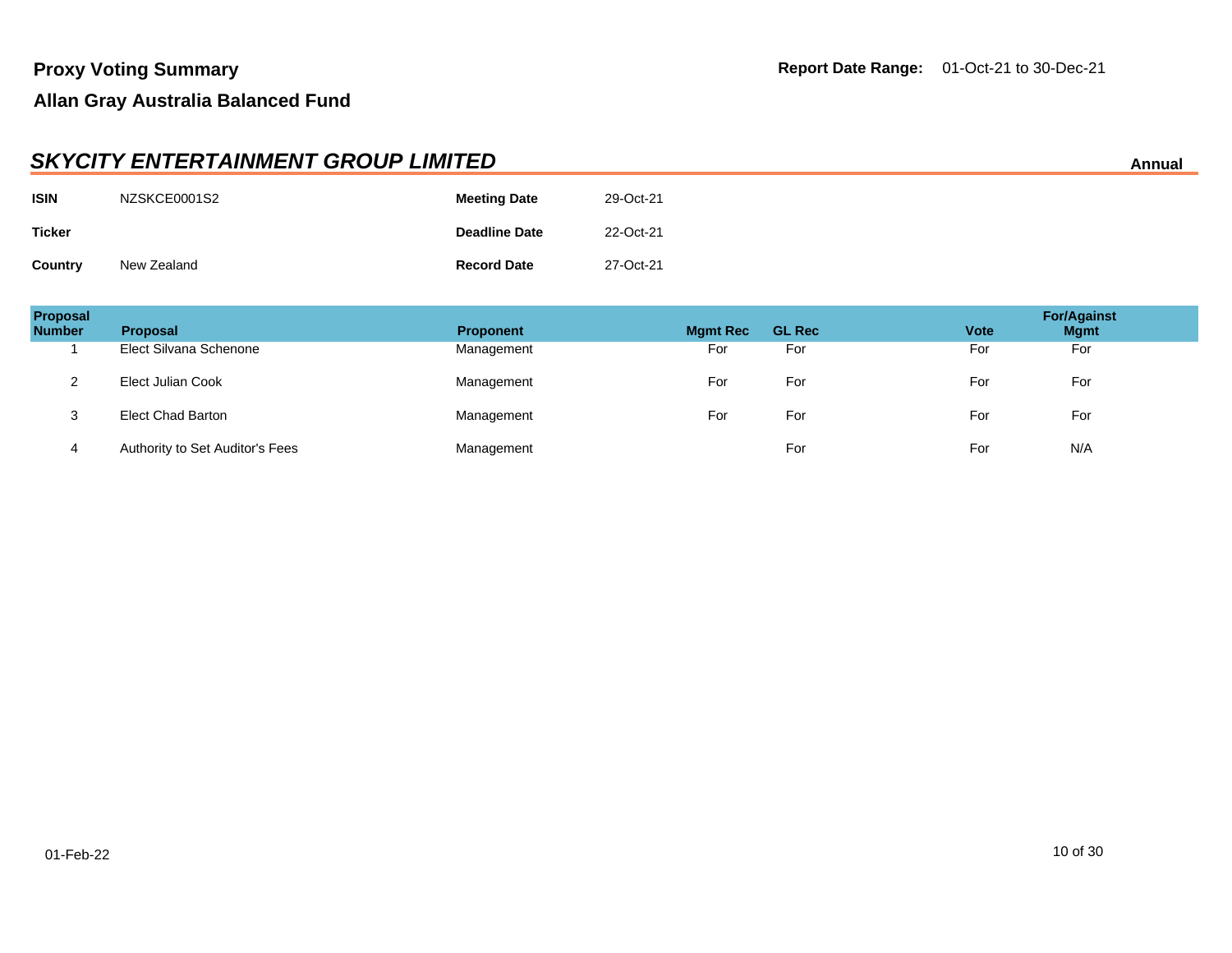| <b>WORLEY LIMITED</b><br>Annual |              |                      |           |  |
|---------------------------------|--------------|----------------------|-----------|--|
| <b>ISIN</b>                     | AU000000WOR2 | <b>Meeting Date</b>  | 03-Nov-21 |  |
| <b>Ticker</b>                   |              | <b>Deadline Date</b> | 27-Oct-21 |  |
| Country                         | Australia    | <b>Record Date</b>   | 01-Nov-21 |  |

| Proposal<br><b>Number</b> | <b>Proposal</b>                                           | <b>Proponent</b> | <b>Mamt Rec</b> | <b>GL Rec</b> | <b>Vote</b> | <b>For/Against</b><br><b>Mgmt</b> |
|---------------------------|-----------------------------------------------------------|------------------|-----------------|---------------|-------------|-----------------------------------|
| 2.A                       | <b>Re-elect Andrew Liveris</b>                            | Management       | For             | For           | For         | For                               |
| 2.B                       | Re-elect Thomas (Tom) J. Gorman                           | Management       | For             | For           | For         | For                               |
| 2.C                       | Elect Emma R. Stein                                       | Management       | For             | For           | For         | For                               |
| 2.D                       | Re-elect Anne L. Templeman-Jones                          | Management       | For             | For           | For         | For                               |
| 2.E                       | Re-elect WANG Xiao Bin                                    | Management       | For             | For           | For         | For                               |
| 3                         | <b>Remuneration Report</b>                                | Management       | For             | For           | For         | For                               |
| 4                         | Equity Grant (MD/CEO Robert Christopher Ashton -<br>DEP)  | Management       | For             | For           | For         | For                               |
| 5                         | Equity Grant (MD/CEO Robert Christopher Ashton -<br>LTIP) | Management       | For             | For           | For         | For                               |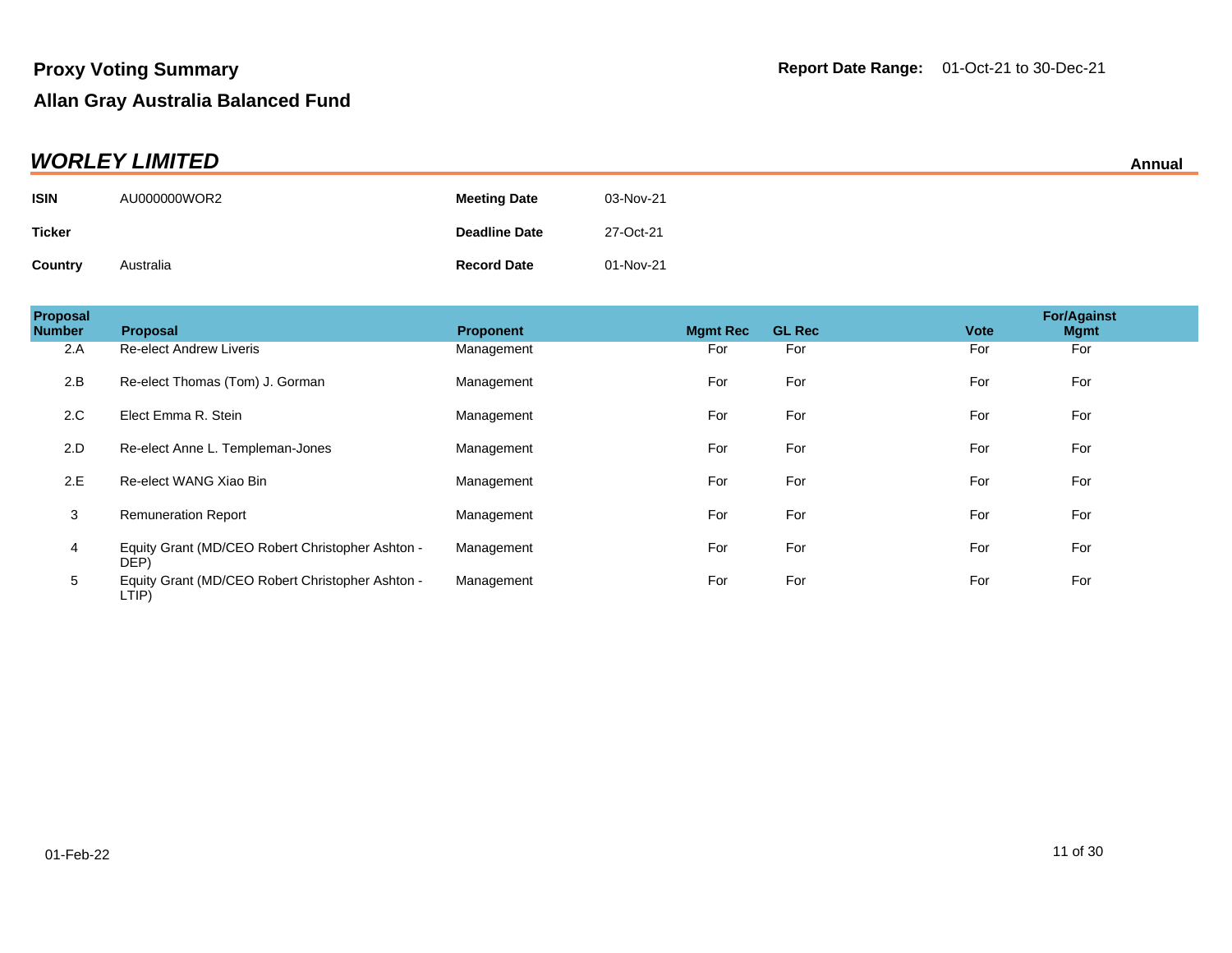|               | <b>B&amp;M EUROPEAN VALUE RETAIL S.A.</b> |                      |           | <b>Special</b> |
|---------------|-------------------------------------------|----------------------|-----------|----------------|
| <b>ISIN</b>   | LU1072616219                              | <b>Meeting Date</b>  | 09-Nov-21 |                |
| <b>Ticker</b> |                                           | <b>Deadline Date</b> | 27-Oct-21 |                |
| Country       | Luxembourg                                | <b>Record Date</b>   | 26-Oct-21 |                |
|               |                                           |                      |           |                |

| <b>Proposal</b> |                       |            |                 |               | For/Against |             |  |
|-----------------|-----------------------|------------|-----------------|---------------|-------------|-------------|--|
| <b>Number</b>   | Proposal              | Proponent  | <b>Mamt Rec</b> | <b>GL Rec</b> | <b>Vote</b> | <b>Mgmt</b> |  |
|                 | Elect Paula MacKenzie | lanagement | ۰o۱             | ۰o۱           | -01         | -or         |  |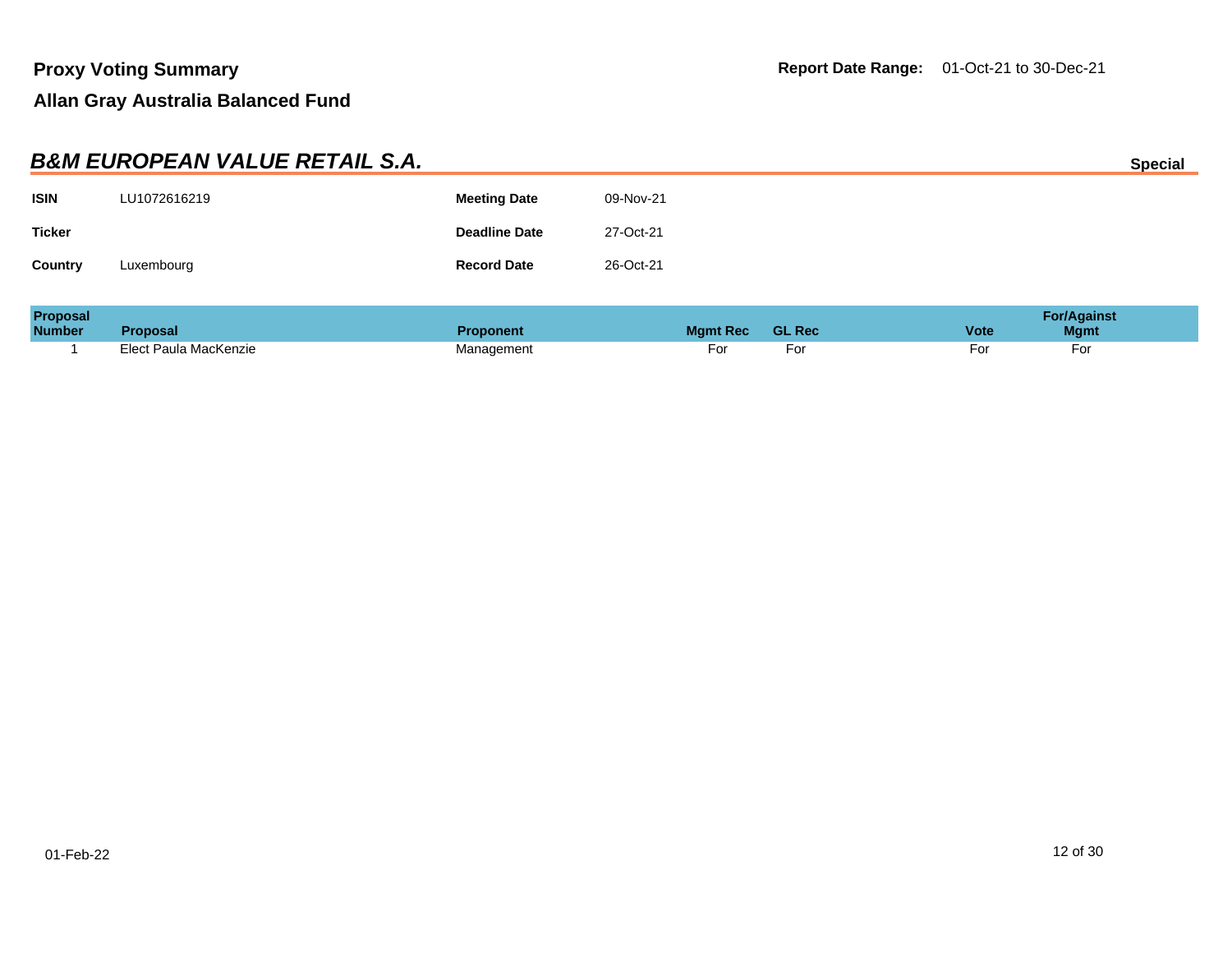|               | <b>SIMS LIMITED</b><br>Annual |                      |           |  |  |
|---------------|-------------------------------|----------------------|-----------|--|--|
| <b>ISIN</b>   | AU000000SGM7                  | <b>Meeting Date</b>  | 10-Nov-21 |  |  |
| <b>Ticker</b> |                               | <b>Deadline Date</b> | 03-Nov-21 |  |  |
| Country       | Australia                     | <b>Record Date</b>   | 08-Nov-21 |  |  |

| <b>Proposal</b><br><b>Number</b> | <b>Proposal</b>                       | <b>Proponent</b> | <b>Mamt Rec</b> | <b>GL Rec</b> | <b>Vote</b> | <b>For/Against</b><br><b>Mgmt</b> |
|----------------------------------|---------------------------------------|------------------|-----------------|---------------|-------------|-----------------------------------|
|                                  | Re-elect Geoffrey (Geoff) N. Brunsdon | Management       | For             | For           | For         | For                               |
| 2                                | Re-elect Georgia R. Nelson            | Management       | For             | For           | For         | For                               |
| 3                                | Elect Victoria Binns                  | Management       | For             | For           | For         | For                               |
| 4                                | <b>REMUNERATION REPORT</b>            | Management       | For             | For           | Against     | Against                           |
| 5                                | Equity Grant (MD/CEO Alistair Field)  | Management       | For             | For           | For         | For                               |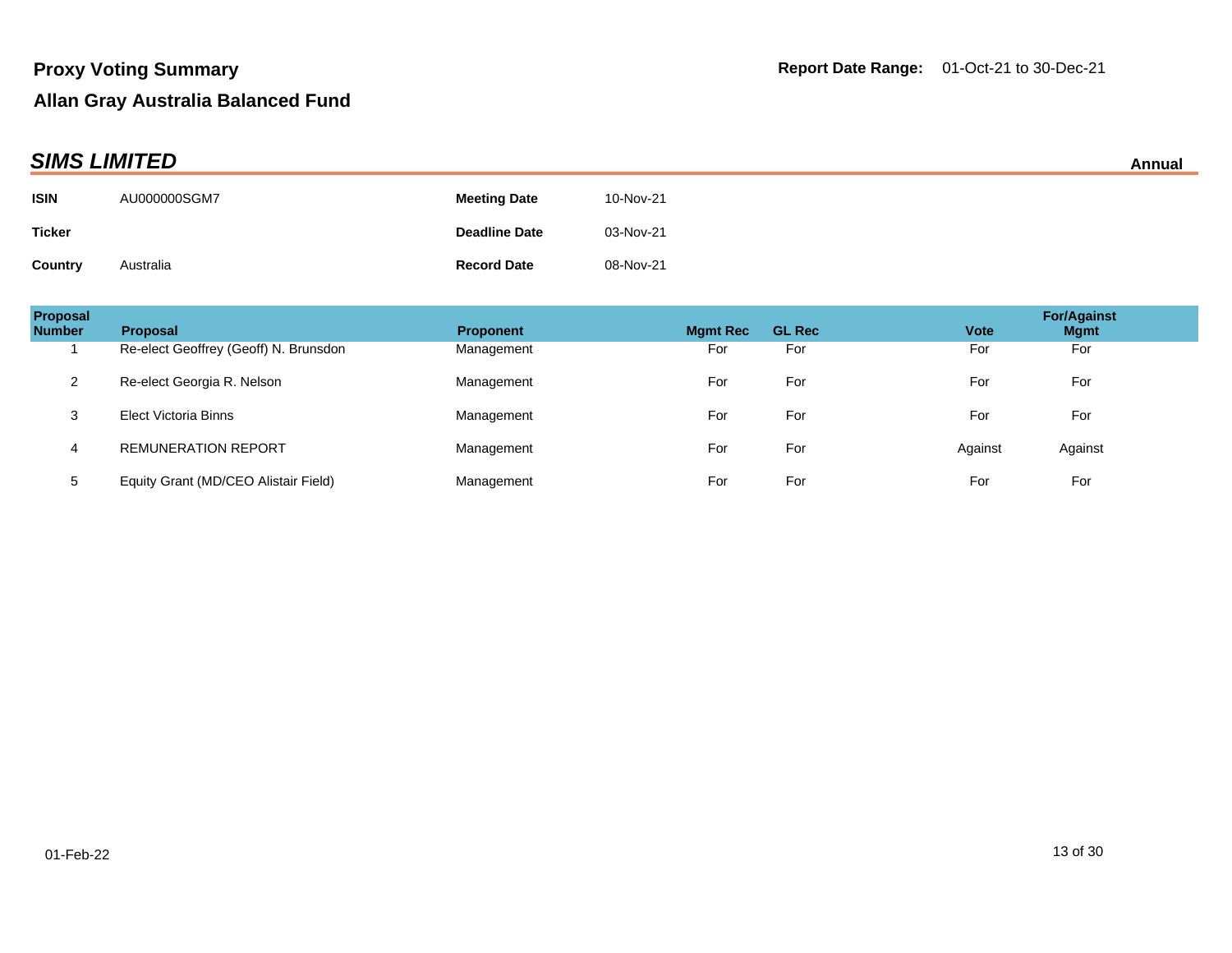| <b>NEWCREST MINING</b> |              |                      |           |  |
|------------------------|--------------|----------------------|-----------|--|
| <b>ISIN</b>            | AU000000NCM7 | <b>Meeting Date</b>  | 10-Nov-21 |  |
| <b>Ticker</b>          |              | <b>Deadline Date</b> | 03-Nov-21 |  |
| <b>Country</b>         | Australia    | <b>Record Date</b>   | 08-Nov-21 |  |

| Proposal<br><b>Number</b> | <b>Proposal</b>                      | <b>Proponent</b> | <b>Mgmt Rec</b> | <b>GL Rec</b> | <b>Vote</b> | <b>For/Against</b><br><b>Mgmt</b> |
|---------------------------|--------------------------------------|------------------|-----------------|---------------|-------------|-----------------------------------|
| 2.A                       | Elect Jane F. McAloon                | Management       | For             | For           | For         | For                               |
| 2.B                       | Re-elect Peter W. Tomsett            | Management       | For             | For           | For         | For                               |
| 2.C                       | Re-elect Philip Aiken                | Management       | For             | For           | For         | For                               |
| 3                         | Equity Grant (MD/CEO Sandeep Biswas) | Management       | For             | For           | For         | For                               |
| 4                         | <b>Remuneration Report</b>           | Management       | For             | For           | For         | For                               |
| 5                         | <b>Approve Termination Payments</b>  | Management       | For             | For           | For         | For                               |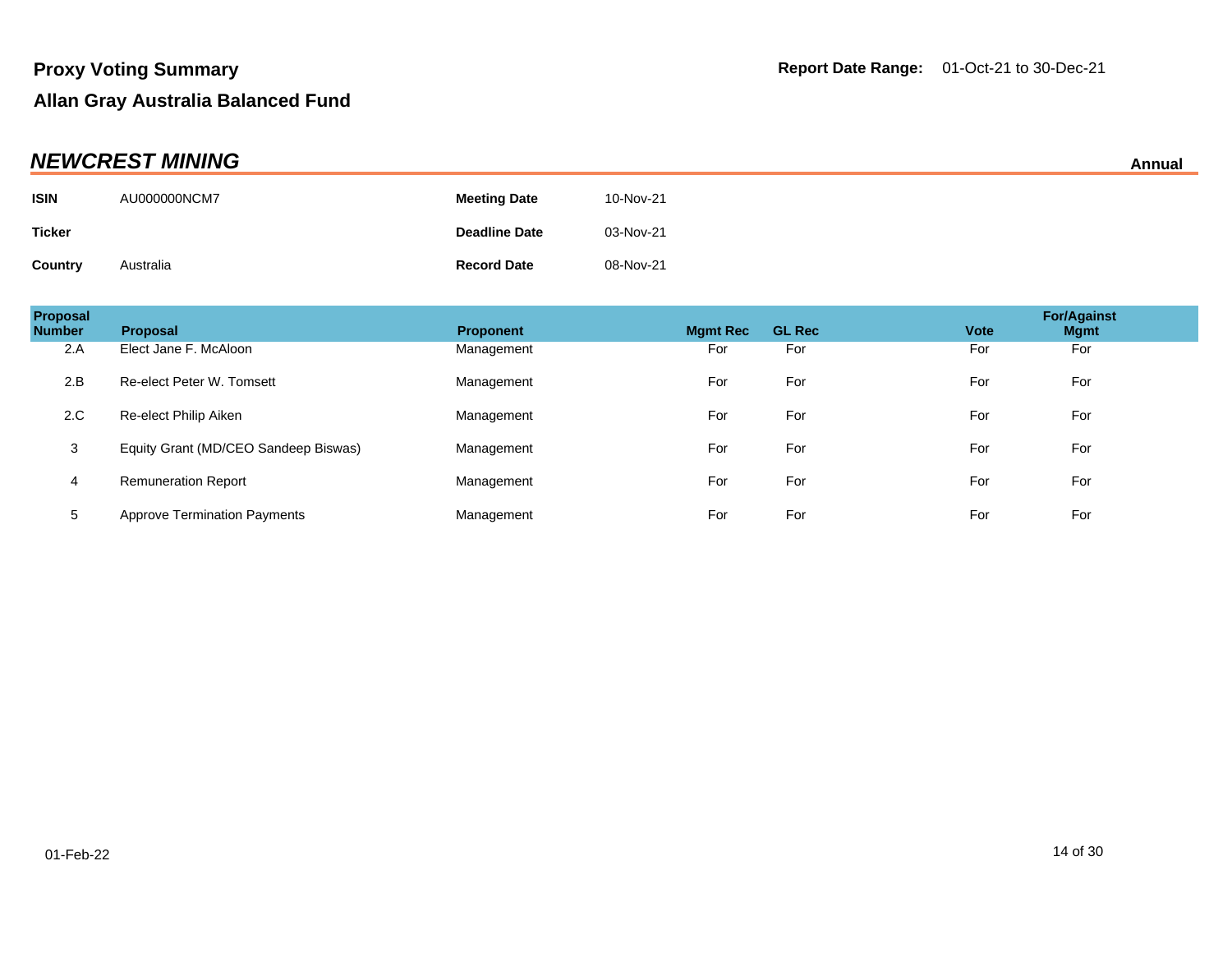| <b>VICINITY LIMITED</b><br>Annual |              |                      |           |  |
|-----------------------------------|--------------|----------------------|-----------|--|
| <b>ISIN</b>                       | AU000000VCX7 | <b>Meeting Date</b>  | 10-Nov-21 |  |
| <b>Ticker</b>                     |              | <b>Deadline Date</b> | 03-Nov-21 |  |
| Country                           | Australia    | <b>Record Date</b>   | 08-Nov-21 |  |

| <b>Proposal</b><br><b>Number</b> | Proposal                           | Proponent  | <b>Mgmt Rec</b> | <b>GL Rec</b> | <b>Vote</b> | <b>For/Against</b><br><b>Mgmt</b> |
|----------------------------------|------------------------------------|------------|-----------------|---------------|-------------|-----------------------------------|
| $\overline{2}$                   | <b>Remuneration Report</b>         | Management | For             | For           | For         | For                               |
| 3.A                              | Re-elect Clive Appleton            | Management | For             | For           | For         | For                               |
| 3.B                              | Re-elect Janette Kendall           | Management | For             | For           | For         | For                               |
| 3.C                              | Re-elect Tim Hammon                | Management | For             | For           | For         | For                               |
| 4                                | Equity Grant (MD/CEO Grant Kelley) | Management | For             | For           | Against     | Against                           |
| 5.A                              | <b>General Amendments</b>          | Management | For             | For           | For         | For                               |
| 5.B                              | <b>Technology Amendments</b>       | Management | For             | For           | For         | For                               |
| 6.A                              | <b>General Amendments</b>          | Management | For             | For           | For         | For                               |
| 6.B                              | <b>Technology Amendments</b>       | Management | For             | For           | For         | For                               |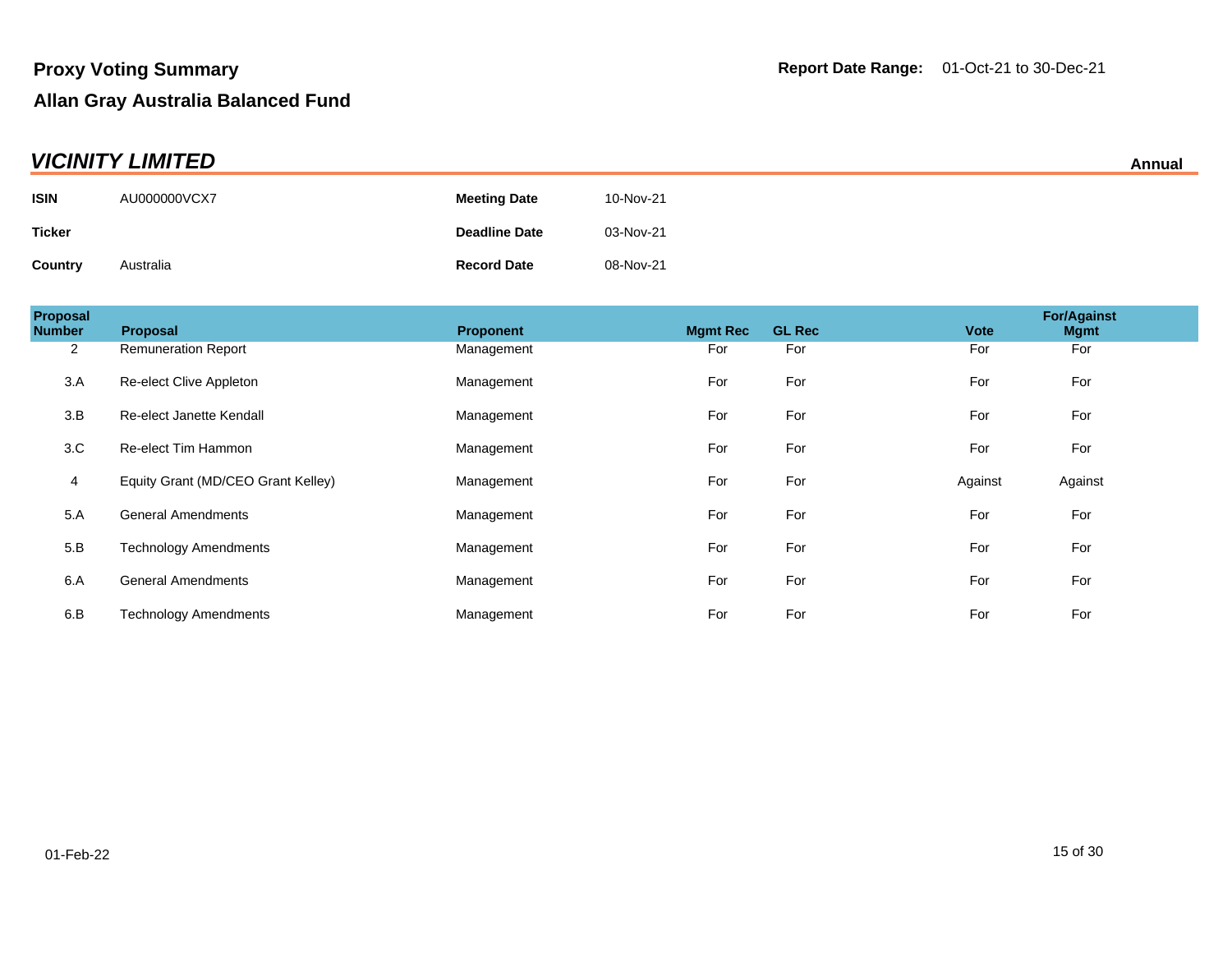|               | <b>MMA OFFSHORE LIMITED</b> |                      |           | Annual |
|---------------|-----------------------------|----------------------|-----------|--------|
| <b>ISIN</b>   | AU000000MRM7                | <b>Meeting Date</b>  | 10-Nov-21 |        |
| <b>Ticker</b> |                             | <b>Deadline Date</b> | 03-Nov-21 |        |
| Country       | Australia                   | <b>Record Date</b>   | 08-Nov-21 |        |

| Proposal<br><b>Number</b> | <b>Proposal</b>                               | <b>Proponent</b> | <b>Mamt Rec</b> | <b>GL Rec</b> | <b>Vote</b> | <b>For/Against</b><br><b>Mgmt</b> |  |
|---------------------------|-----------------------------------------------|------------------|-----------------|---------------|-------------|-----------------------------------|--|
|                           | <b>Remuneration Report</b>                    | Management       | For             | For           | For         | For                               |  |
| 2                         | Re-elect HENG Chiang Gnee                     | Management       | For             | For           | For         | For                               |  |
| 3                         | Elect Susan Murphy                            | Management       | For             | For           | For         | For                               |  |
| 4                         | Elect Sally Langer                            | Management       | For             | For           | For         | For                               |  |
| 5                         | Approve Performance Rights Plan - 2021        | Management       | For             | For           | For         | For                               |  |
| 6                         | Equity Grant (MD/CEO David Ross - LTI Grants) | Management       | For             | For           | For         | For                               |  |
|                           | Equity Grant (MD/CEO David Ross - STI Grants) | Management       | For             | For           | For         | For                               |  |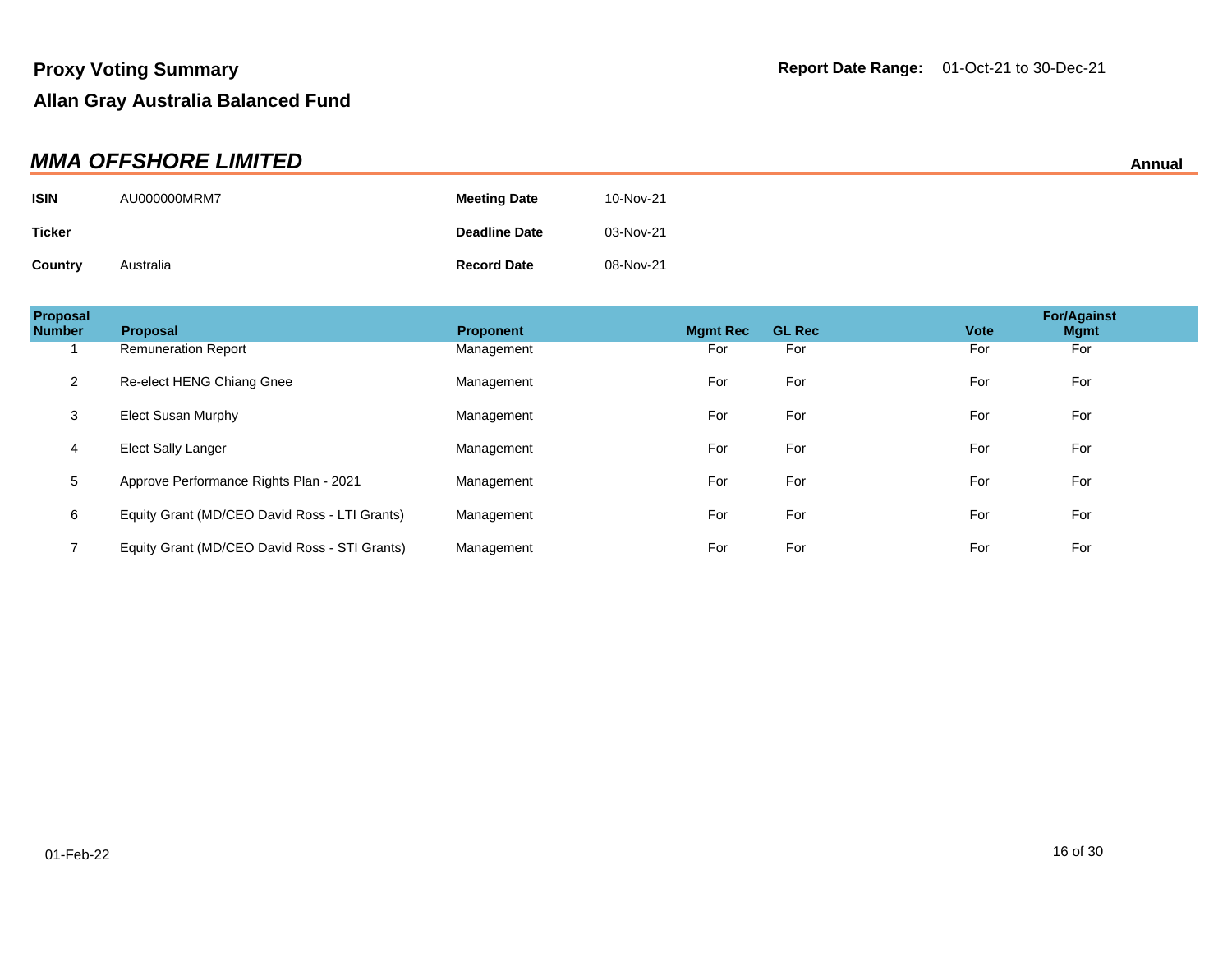| <b>LENDLEASE GROUP</b><br>Annual |              |                      |           |  |
|----------------------------------|--------------|----------------------|-----------|--|
| <b>ISIN</b>                      | AU000000LLC3 | <b>Meeting Date</b>  | 12-Nov-21 |  |
| <b>Ticker</b>                    |              | <b>Deadline Date</b> | 05-Nov-21 |  |
| <b>Country</b>                   | Australia    | <b>Record Date</b>   | 10-Nov-21 |  |

| Proposal<br><b>Number</b> | <b>Proposal</b>                               | <b>Proponent</b> | <b>Mgmt Rec</b> | <b>GL Rec</b> | <b>Vote</b> | <b>For/Against</b><br><b>Mgmt</b> |
|---------------------------|-----------------------------------------------|------------------|-----------------|---------------|-------------|-----------------------------------|
| 2.A                       | Re-elect Elizabeth M. Proust                  | Management       | For             | For           | For         | For                               |
| 2.B                       | Re-elect Michael J. Ullmer                    | Management       | For             | For           | For         | For                               |
| 3                         | <b>Remuneration Report</b>                    | Management       | For             | For           | Abstain     | Against                           |
| $\overline{4}$            | Equity Grant (MD/CEO Anthony Lombardo)        | Management       | For             | For           | For         | For                               |
| 5                         | <b>Renew Proportional Takeover Provisions</b> | Management       | For             | For           | For         | For                               |
| 6                         | <b>Board Spill Resolution</b>                 | Management       | Against         | Against       | For         | Against                           |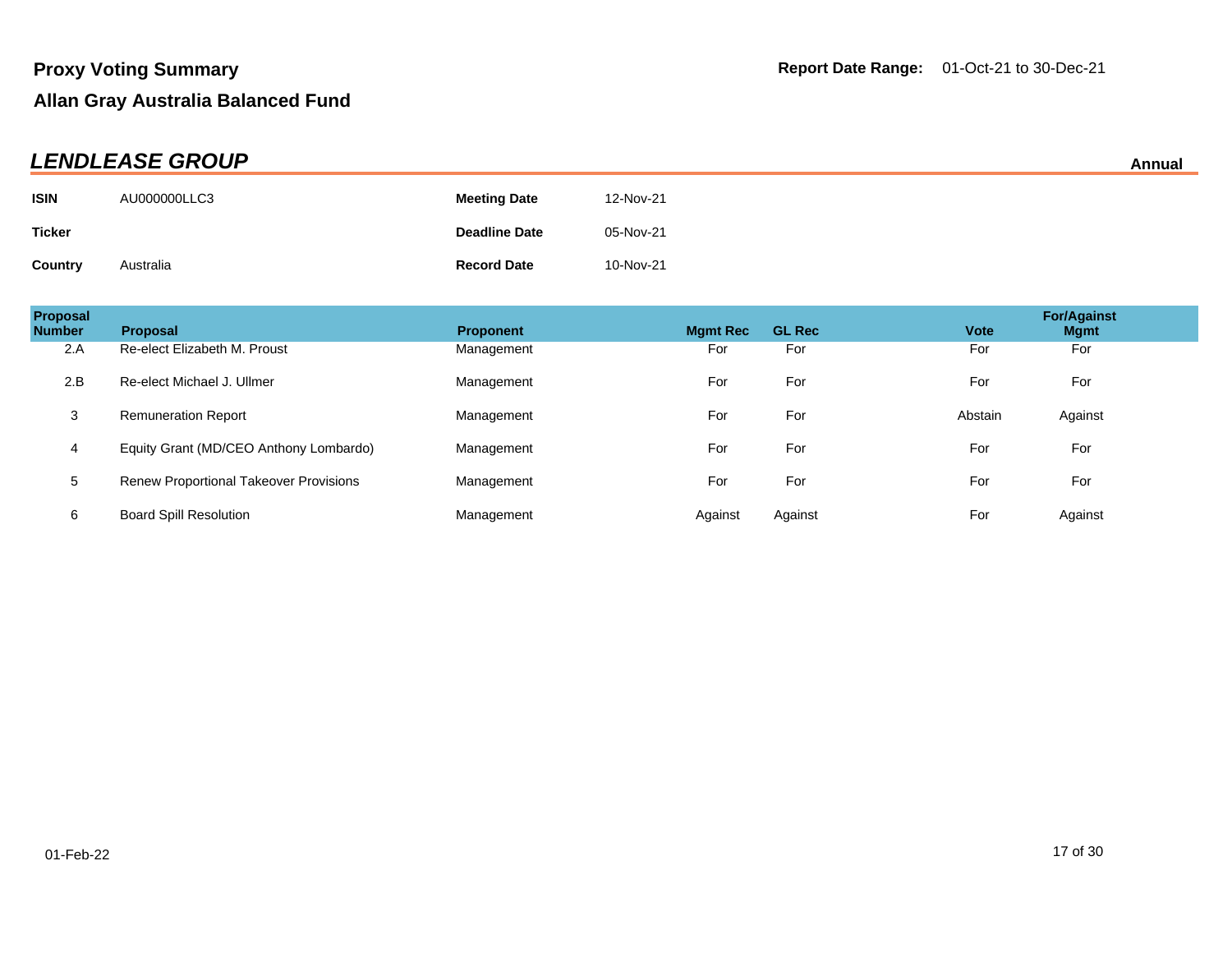|               | <b>PEET LIMITED</b><br>Annual |                      |           |  |  |
|---------------|-------------------------------|----------------------|-----------|--|--|
| <b>ISIN</b>   | AU000000PPC5                  | <b>Meeting Date</b>  | 16-Nov-21 |  |  |
| <b>Ticker</b> |                               | <b>Deadline Date</b> | 10-Nov-21 |  |  |
| Country       | Australia                     | <b>Record Date</b>   | 12-Nov-21 |  |  |

| Proposal<br><b>Number</b> | <b>Proposal</b>                    | <b>Proponent</b> | <b>Mgmt Rec</b> | <b>GL Rec</b> | <b>Vote</b> | <b>For/Against</b><br><b>Mgmt</b> |
|---------------------------|------------------------------------|------------------|-----------------|---------------|-------------|-----------------------------------|
|                           | Re-Elect Robert J. McKinnon        | Management       | For             | For           | For         | For                               |
|                           | Re-Elect Trevor J. Allen           | Management       | For             | For           | For         | For                               |
| 3                         | <b>Remuneration Report</b>         | Management       | For             | For           | For         | For                               |
|                           | Equity Grant (MD/CEO Brendan Gore) | Management       | For             | For           | For         | For                               |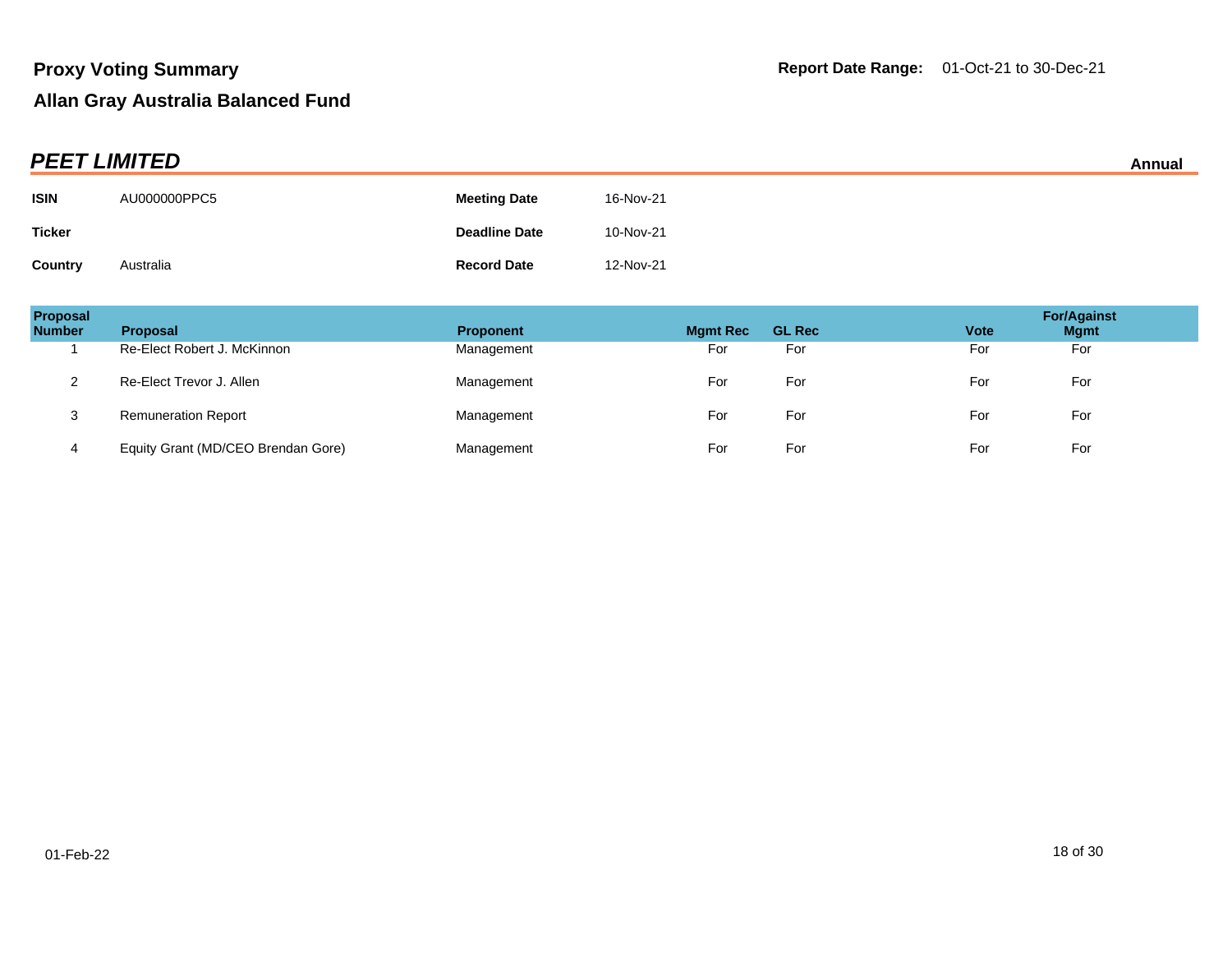|               | <b>MONASH IVF GROUP LIMITED</b> |                      |           | Annual |
|---------------|---------------------------------|----------------------|-----------|--------|
| <b>ISIN</b>   | AU000000MVF3                    | <b>Meeting Date</b>  | 19-Nov-21 |        |
| <b>Ticker</b> |                                 | <b>Deadline Date</b> | 12-Nov-21 |        |
| Country       | Australia                       | <b>Record Date</b>   | 17-Nov-21 |        |

| Proposal<br><b>Number</b> | <b>Proposal</b>                     | <b>Proponent</b> | <b>Mgmt Rec</b> | <b>GL Rec</b> | <b>Vote</b> | <b>For/Against</b><br><b>Mgmt</b> |
|---------------------------|-------------------------------------|------------------|-----------------|---------------|-------------|-----------------------------------|
| ◠<br>∼                    | <b>Remuneration Report</b>          | Management       | For             | For           | For         | For                               |
| 3.A                       | Re-elect Josef J. Czyzewski         | Management       | For             | For           | For         | For                               |
| 3.B                       | Re-elect Neil J. Broekhuizen        | Management       | For             | For           | For         | For                               |
| 4                         | Equity Grant (MD/CEO Michael Knaap) | Management       | For             | For           | For         | For                               |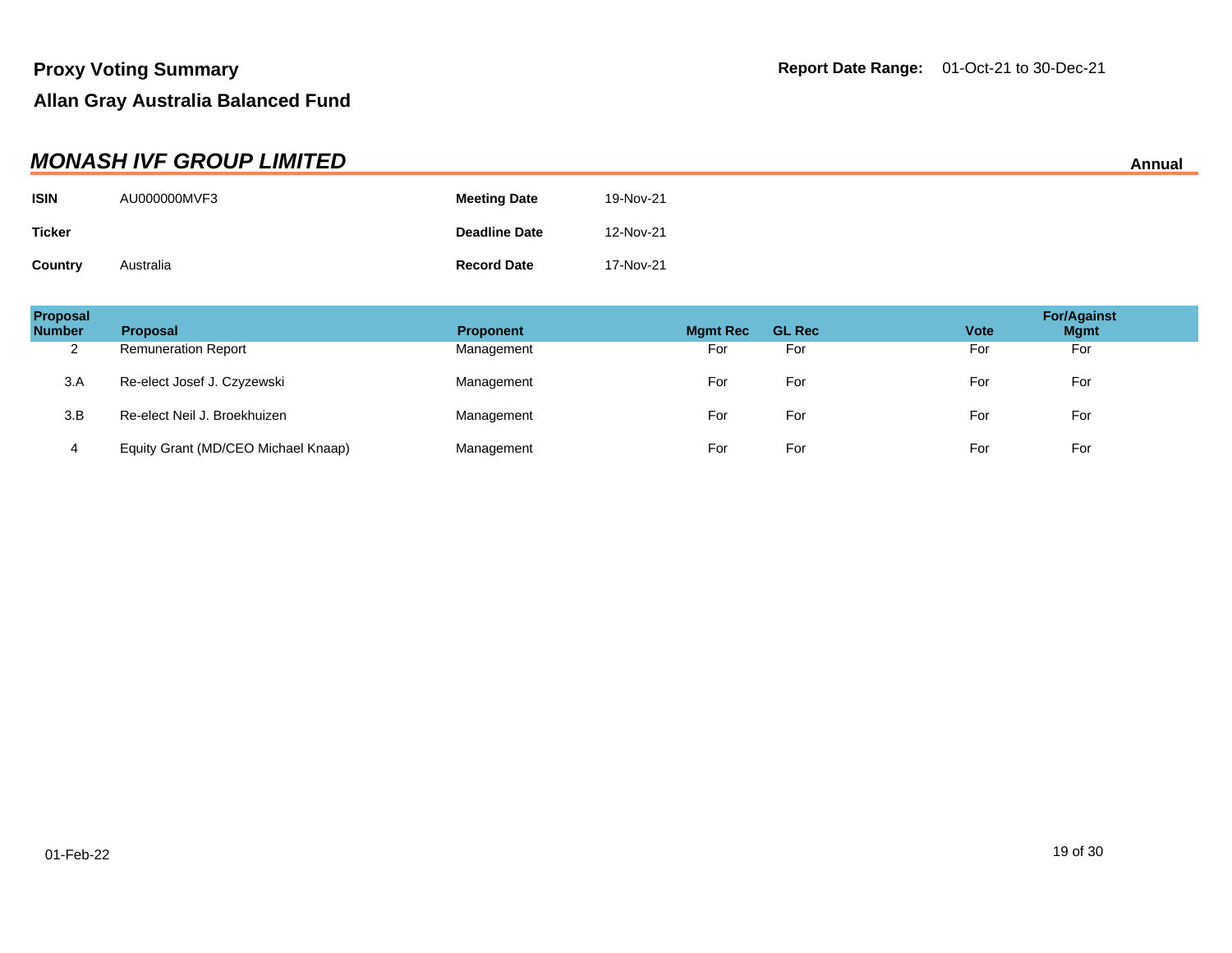| <b>MONADELPHOUS GROUP</b><br>Annual |              |                      |           |  |
|-------------------------------------|--------------|----------------------|-----------|--|
| <b>ISIN</b>                         | AU000000MND5 | <b>Meeting Date</b>  | 23-Nov-21 |  |
| <b>Ticker</b>                       |              | <b>Deadline Date</b> | 17-Nov-21 |  |
| Country                             | Australia    | <b>Record Date</b>   | 19-Nov-21 |  |

| Proposal<br><b>Number</b> | <b>Proposal</b>                   | <b>Proponent</b> | <b>Mgmt Rec</b> | <b>GL Rec</b> | <b>Vote</b> | <b>For/Against</b><br><b>Mgmt</b> |
|---------------------------|-----------------------------------|------------------|-----------------|---------------|-------------|-----------------------------------|
|                           | Re-elect Dietmar R. Voss          | Management       | For             | For           | For         | For                               |
|                           | Elect Enrico P. Buratto           | Management       | For             | For           | For         | For                               |
| د                         | Equity Grant (MD Robert Velletri) | Management       | For             | For           | For         | For                               |
|                           | <b>Remuneration Report</b>        | Management       | For             | For           | For         | For                               |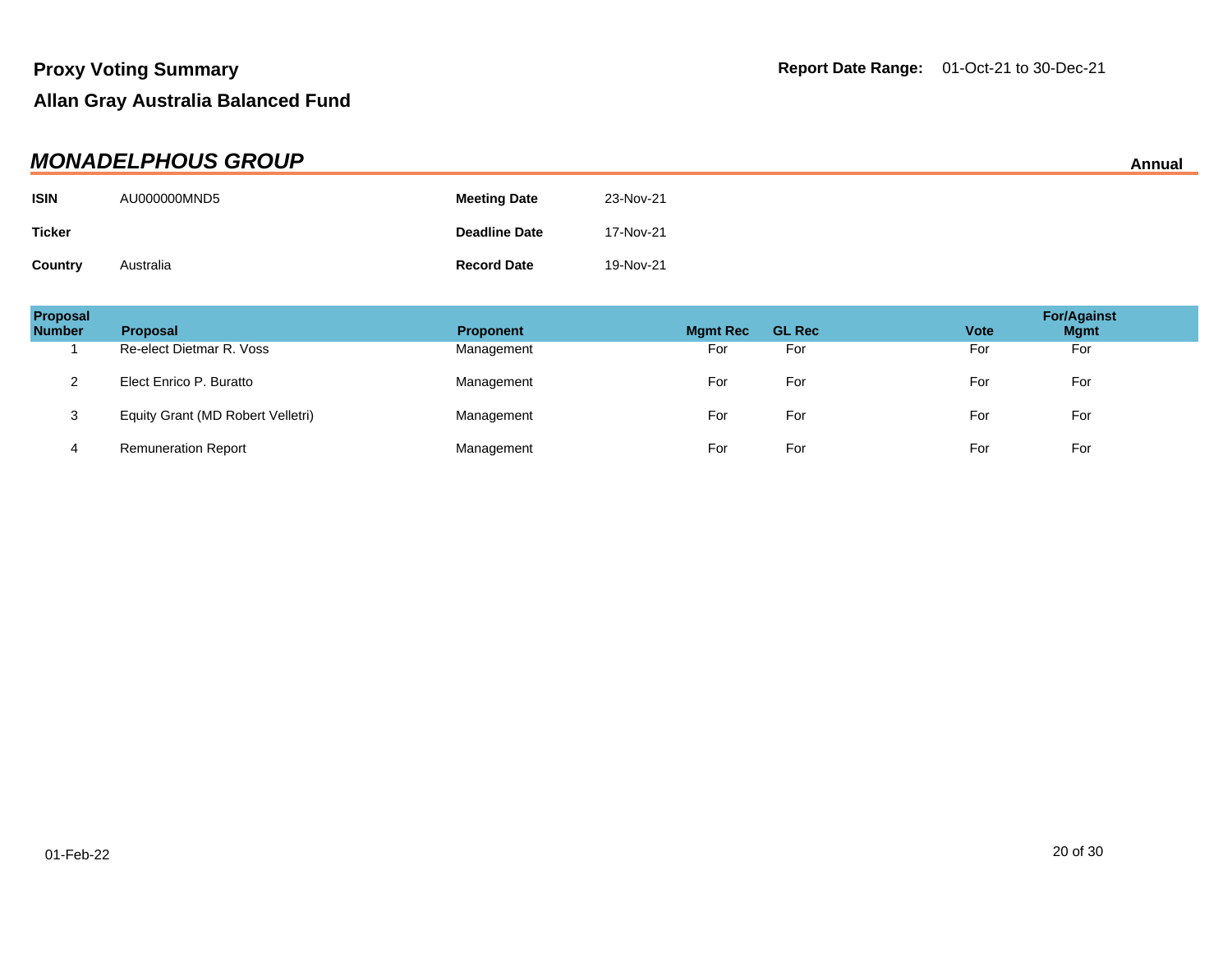| AUSTRALIAN VINTAGE LTD<br>Annual |              |                      |           |  |
|----------------------------------|--------------|----------------------|-----------|--|
| <b>ISIN</b>                      | AU000000AVG6 | <b>Meeting Date</b>  | 24-Nov-21 |  |
| <b>Ticker</b>                    |              | <b>Deadline Date</b> | 17-Nov-21 |  |
| Country                          | Australia    | <b>Record Date</b>   | 22-Nov-21 |  |

| Proposal<br><b>Number</b> | <b>Proposal</b>            | <b>Proponent</b> | <b>Mgmt Rec</b> | <b>GL Rec</b> | <b>Vote</b> | <b>For/Against</b><br><b>Mgmt</b> |
|---------------------------|----------------------------|------------------|-----------------|---------------|-------------|-----------------------------------|
|                           | Re-elect Naseema Sparks    | Management       | For             | For           | For         | For                               |
| _                         | Re-elect John D. Davies    | Management       | For             | For           | For         | For                               |
| J                         | <b>Remuneration Report</b> | Management       | For             | For           | For         | For                               |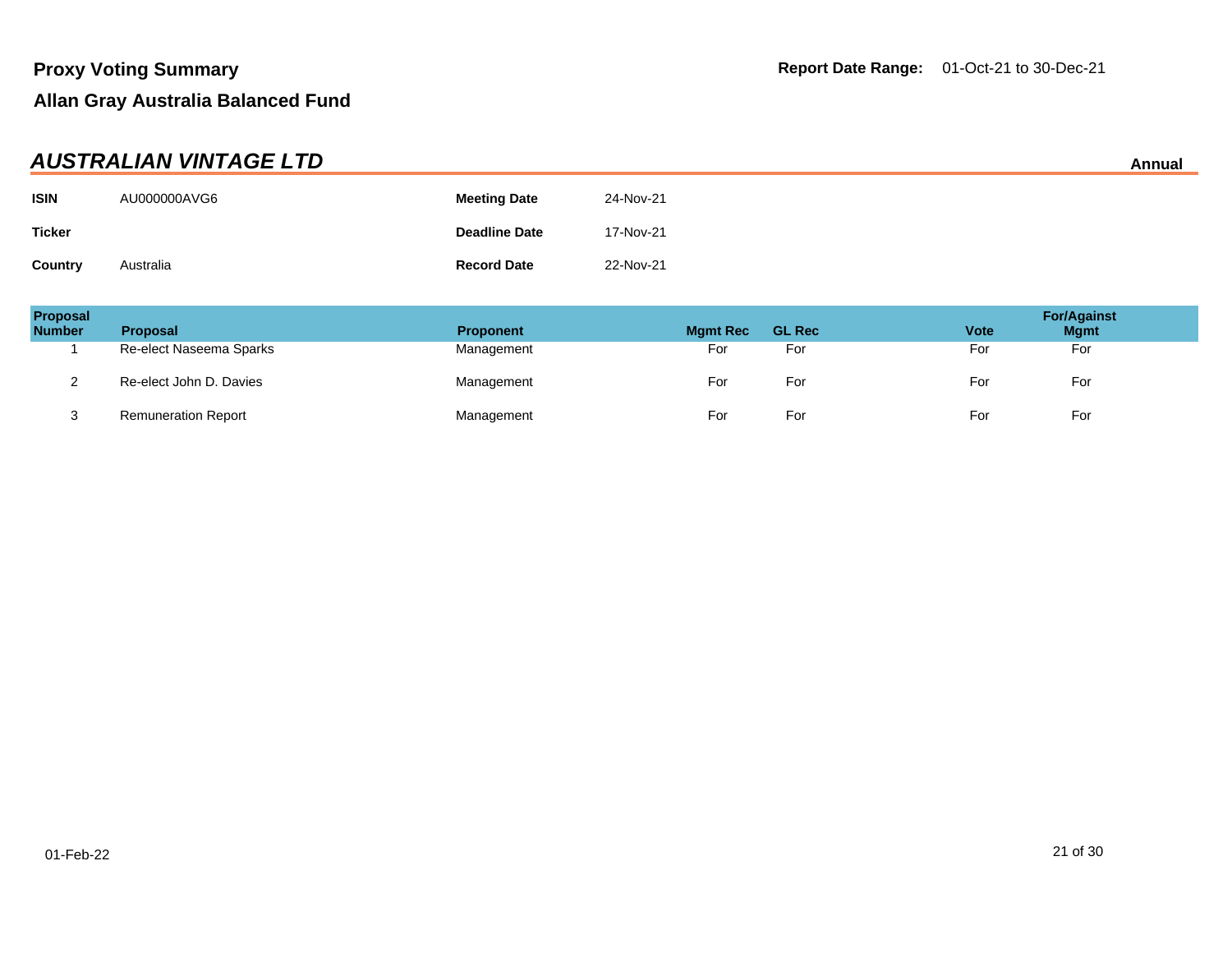| <b>AINSWORTH GAME TECH</b><br>Annual |              |                      |           |  |
|--------------------------------------|--------------|----------------------|-----------|--|
| <b>ISIN</b>                          | AU000000AGI3 | <b>Meeting Date</b>  | 25-Nov-21 |  |
| <b>Ticker</b>                        |              | <b>Deadline Date</b> | 18-Nov-21 |  |
| Country                              | Australia    | <b>Record Date</b>   | 23-Nov-21 |  |

| Proposal<br><b>Number</b> | <b>Proposal</b>            | <b>Proponent</b> | <b>Mamt Rec</b> | <b>GL Rec</b> | <b>Vote</b> | <b>For/Against</b><br><b>Mgmt</b> |
|---------------------------|----------------------------|------------------|-----------------|---------------|-------------|-----------------------------------|
|                           | Re-elect Colin J. Henson   | Management       | For             | For           | For         | For                               |
|                           | <b>Remuneration Report</b> | Management       | For             | Foi           | Foi         | For                               |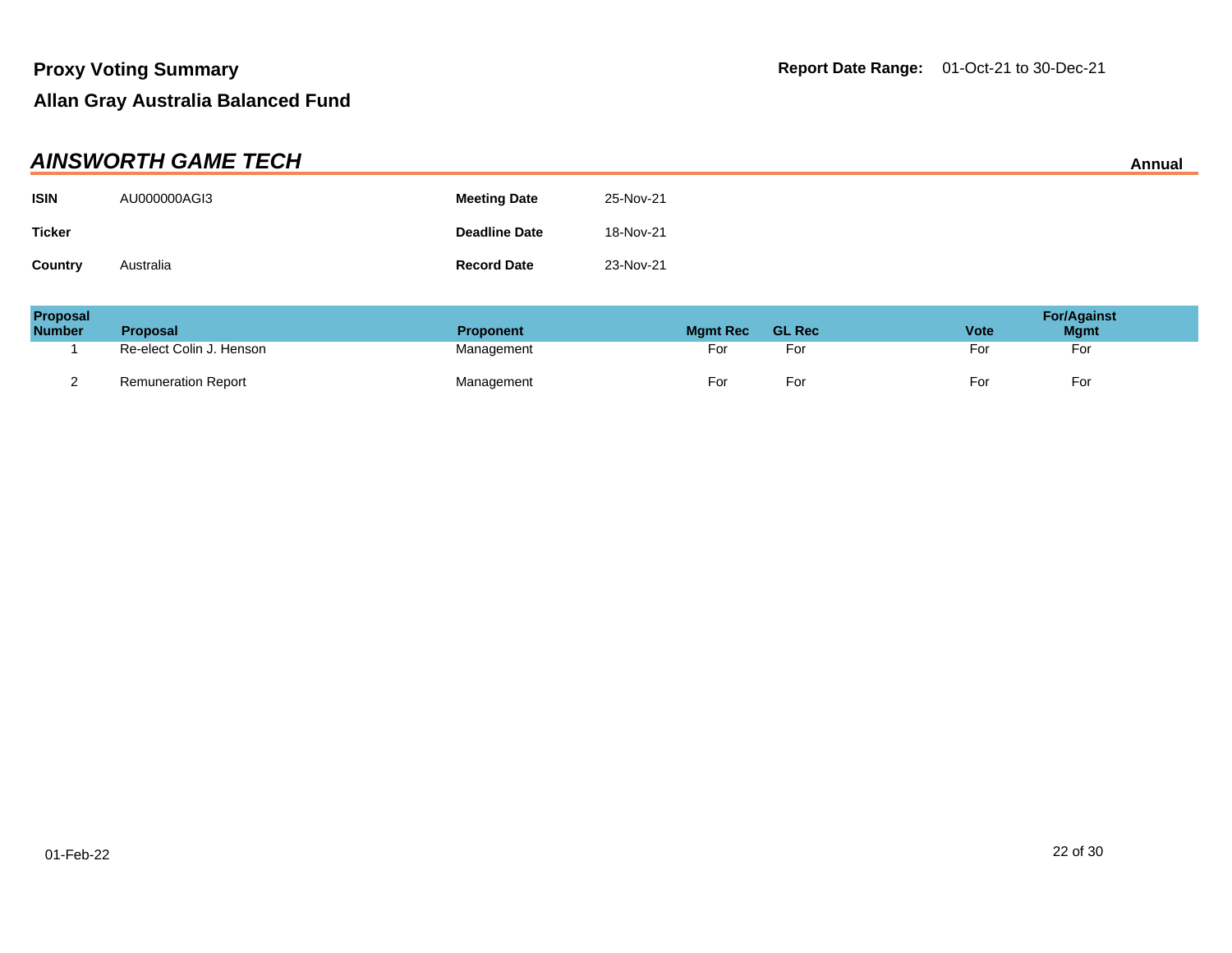|               | STARPHARMA HOLDINGS LTD. |                      |           | Annual |
|---------------|--------------------------|----------------------|-----------|--------|
| <b>ISIN</b>   | AU000000SPL0             | <b>Meeting Date</b>  | 30-Nov-21 |        |
| <b>Ticker</b> |                          | <b>Deadline Date</b> | 24-Nov-21 |        |
| Country       | Australia                | <b>Record Date</b>   | 26-Nov-21 |        |

| Proposal<br><b>Number</b> | <b>Proposal</b>                       | <b>Proponent</b> | <b>Mgmt Rec</b> | <b>GL Rec</b> | <b>Vote</b> | <b>For/Against</b><br><b>Mgmt</b> |
|---------------------------|---------------------------------------|------------------|-----------------|---------------|-------------|-----------------------------------|
|                           | <b>Remuneration Report</b>            | Management       | For             | For           | For         | For                               |
| ∼                         | Elect Lynda Cheng                     | Management       | For             | For           | For         | For                               |
| ు                         | Equity Grant (MD/CEO Jacinth Fairley) | Management       | For             | For           | For         | For                               |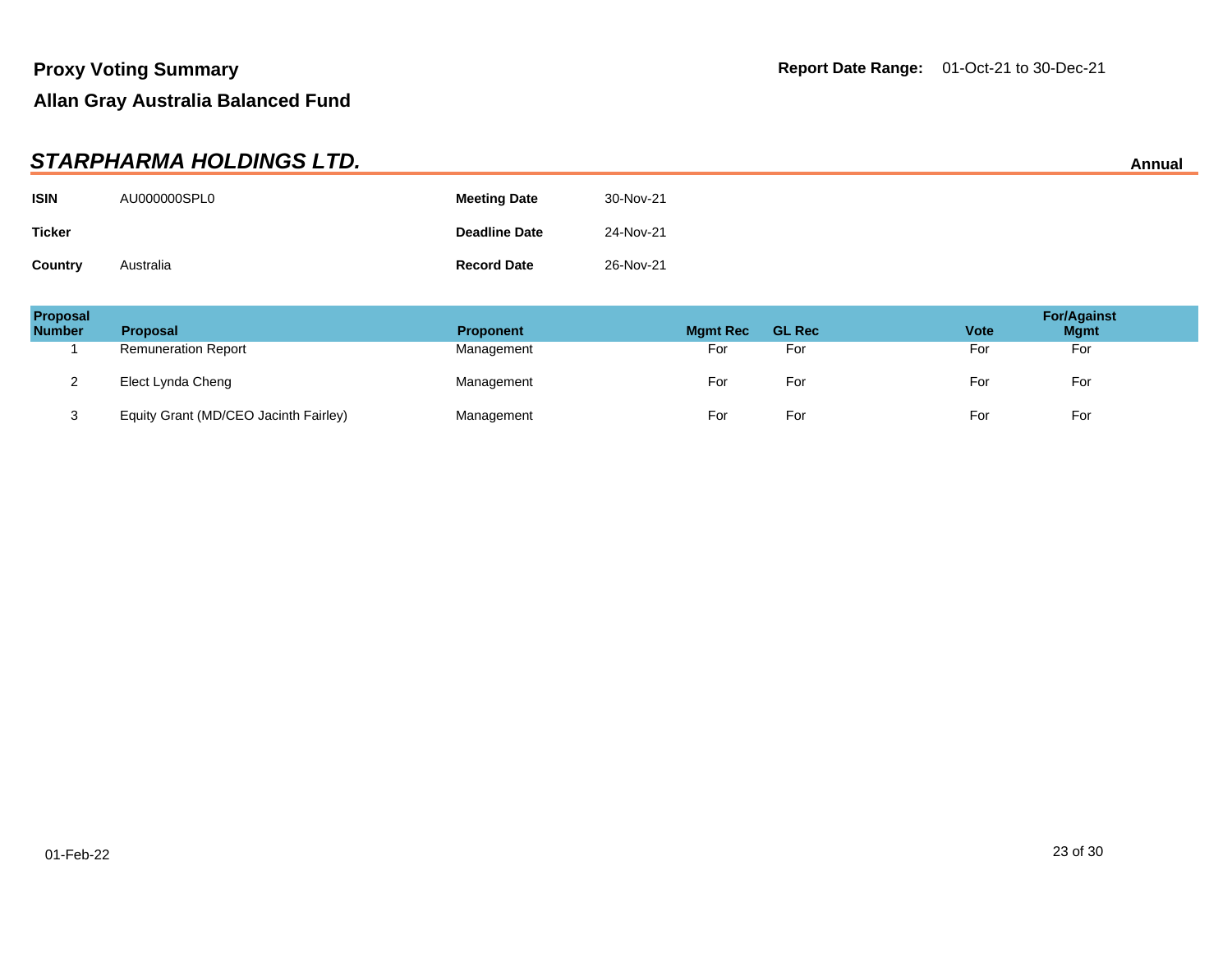| <b>OIL SEARCH LTD</b> |                      |           |                |
|-----------------------|----------------------|-----------|----------------|
| PG0008579883          | <b>Meeting Date</b>  | 07-Dec-21 |                |
|                       | <b>Deadline Date</b> | 01-Dec-21 |                |
| Papua New Guinea      | <b>Record Date</b>   | 03-Dec-21 |                |
|                       |                      |           | <b>Special</b> |

| <b>Proposal</b> |                                |                  |                 |               | <b>For/Against</b>         |
|-----------------|--------------------------------|------------------|-----------------|---------------|----------------------------|
| <b>Number</b>   | <b>Proposal</b>                | <b>Proponent</b> | <b>Mamt Rec</b> | <b>GL Rec</b> | <b>Vote</b><br><b>Mgmt</b> |
|                 | Scheme of Arrangement (Merger) | Management       | וש              |               | Against<br>Against         |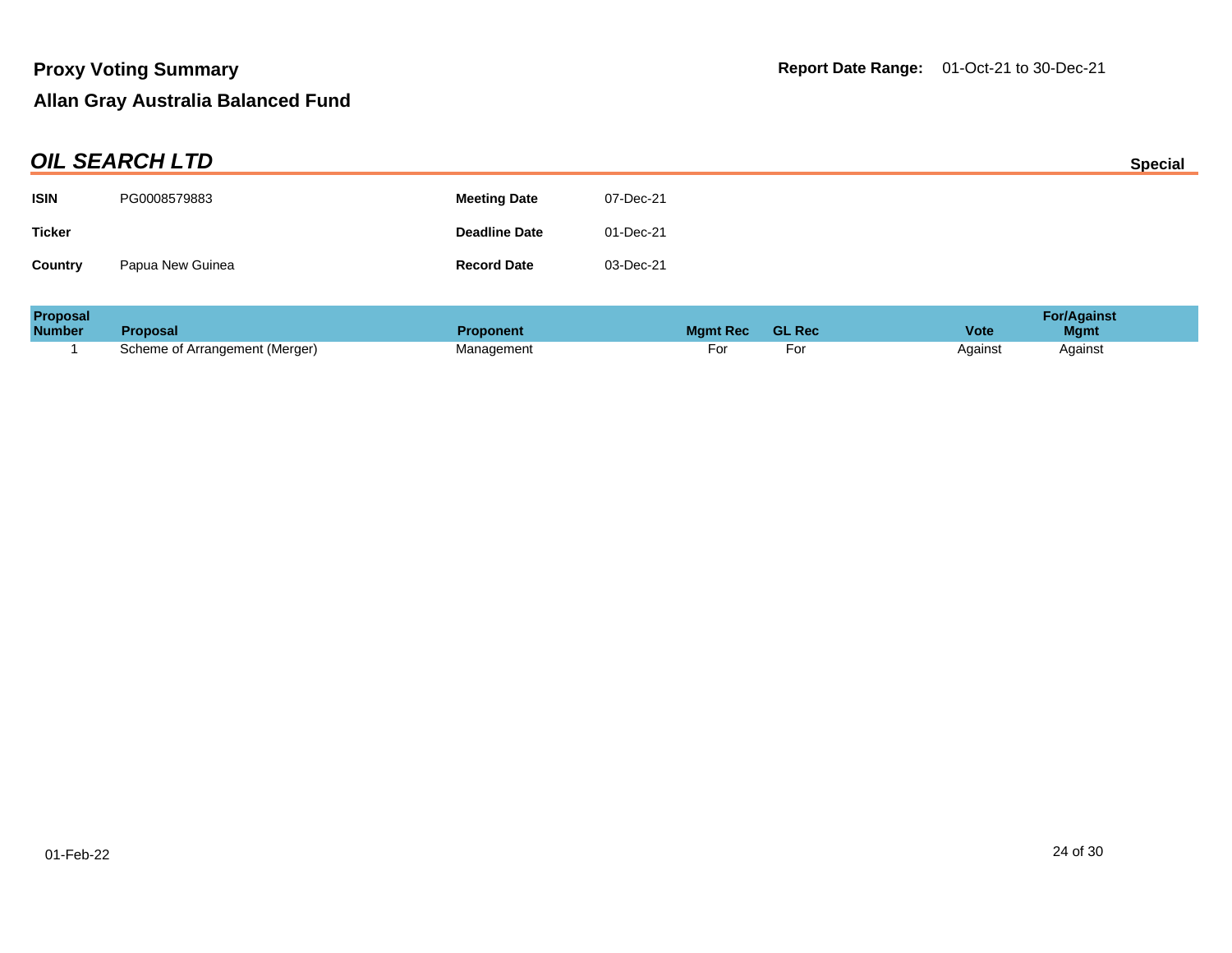|                | <b>ROYAL DUTCH SHELL PLC</b> |                      |           | <b>Special</b> |
|----------------|------------------------------|----------------------|-----------|----------------|
| <b>ISIN</b>    | NL0011279476                 | <b>Meeting Date</b>  | 10-Dec-21 |                |
| <b>Ticker</b>  | <b>RDSB</b>                  | <b>Deadline Date</b> | 06-Dec-21 |                |
| <b>Country</b> | United Kingdom               | <b>Record Date</b>   | 26-Nov-21 |                |
|                |                              |                      |           |                |

| <b>Proposal</b> |                          |                  |                 |               |             | <b>For/Against</b> |
|-----------------|--------------------------|------------------|-----------------|---------------|-------------|--------------------|
| <b>Number</b>   | Proposal                 | <b>Proponent</b> | <b>Mamt Rec</b> | <b>GL Rec</b> | <b>Vote</b> | <b>Mgmt</b>        |
|                 | Adoption of New Articles | Management       | ۰or             | ۰or           |             | For                |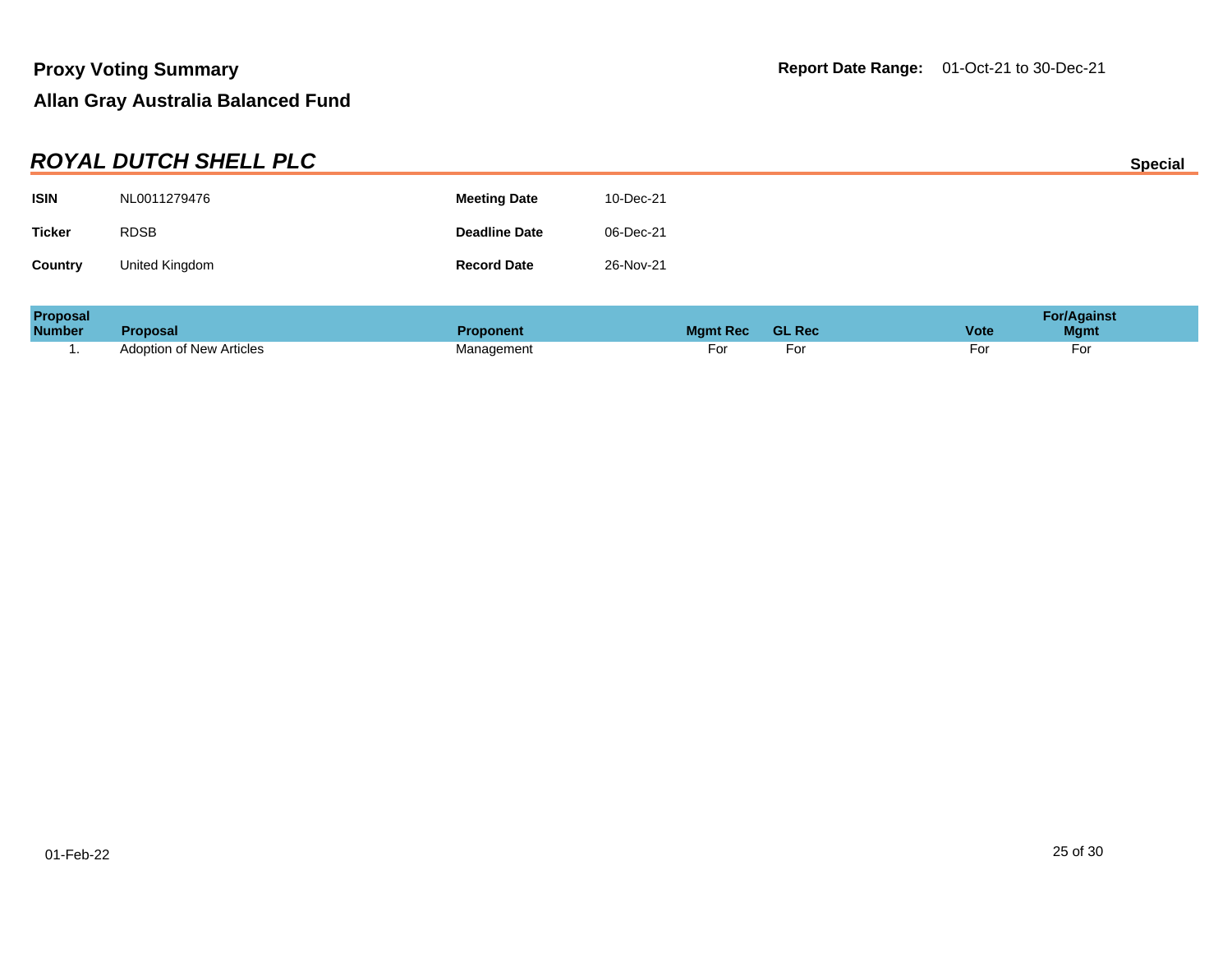| <b>WESTPAC BANKING CORP</b> |              |                      |           |  |
|-----------------------------|--------------|----------------------|-----------|--|
| <b>ISIN</b>                 | AU000000WBC1 | <b>Meeting Date</b>  | 15-Dec-21 |  |
| <b>Ticker</b>               |              | <b>Deadline Date</b> | 08-Dec-21 |  |
| Country                     | Australia    | <b>Record Date</b>   | 13-Dec-21 |  |

| Proposal<br><b>Number</b> | <b>Proposal</b>                                                                 | <b>Proponent</b> | <b>Mgmt Rec</b> | <b>GL Rec</b> | <b>Vote</b> | <b>For/Against</b><br><b>Mgmt</b> |  |
|---------------------------|---------------------------------------------------------------------------------|------------------|-----------------|---------------|-------------|-----------------------------------|--|
| 2                         | <b>REMUNERATION REPORT</b>                                                      | Management       | For             | For           | Against     | Against                           |  |
| $\mathsf 3$               | Equity Grant (MD/CEO Peter King)                                                | Management       | For             | For           | For         | For                               |  |
| 4.A                       | Re-elect Nerida F. Caesar                                                       | Management       | For             | For           | For         | For                               |  |
| 4.B                       | Re-elect Margaret (Margie) L. Seale                                             | Management       | For             | For           | For         | For                               |  |
| 4.C                       | Elect Nora L. Scheinkestel                                                      | Management       | For             | For           | For         | For                               |  |
| 4.D                       | Elect Audette E. Exel                                                           | Management       | For             | For           | For         | For                               |  |
| 5                         | Amendments to Constitution                                                      | Management       | For             | For           | For         | For                               |  |
| 6.A                       | Shareholder Proposal Regarding Facilitating Nonbinding Shareholder<br>Proposals |                  | Against         | Against       | Against     | For                               |  |
| 6.B                       | Shareholder Proposal Regarding Fossil Fuel Exposure                             | Shareholder      | Against         | Against       | Against     | For                               |  |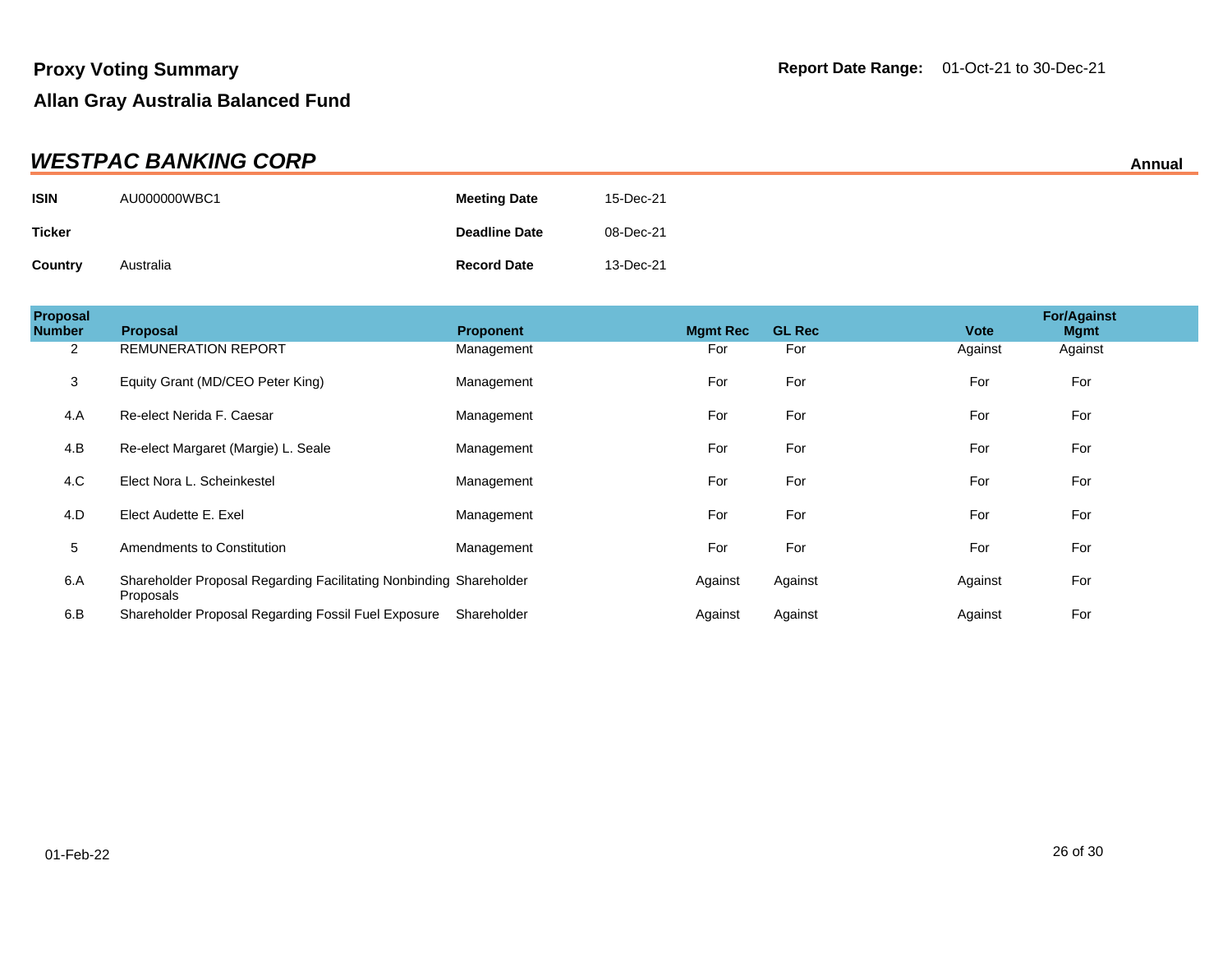#### **AUSTRALIA & NEW ZEALAND BANKING GROUP LTD. Annual**

| <b>ISIN</b>   | AU000000ANZ3 | <b>Meeting Date</b>  | 16-Dec-21 |
|---------------|--------------|----------------------|-----------|
| <b>Ticker</b> |              | <b>Deadline Date</b> | 09-Dec-21 |
| Country       | Australia    | <b>Record Date</b>   | 14-Dec-21 |

| Proposal<br><b>Number</b> | <b>Proposal</b>                                                                 | <b>Proponent</b> | <b>Mgmt Rec</b> | <b>GL Rec</b> | <b>Vote</b> | <b>For/Against</b><br><b>Mgmt</b> |
|---------------------------|---------------------------------------------------------------------------------|------------------|-----------------|---------------|-------------|-----------------------------------|
| 2.A                       | Elect Christine E. O'Reilly                                                     | Management       | For             | For           | For         | For                               |
| 2.B                       | Re-elect John Key                                                               | Management       | For             | For           | For         | For                               |
| 3                         | <b>Remuneration Report</b>                                                      | Management       | For             | For           | Against     | Against                           |
| 4                         | Equity Grant (MD/CEO Shayne Elliott)                                            | Management       | For             | For           | For         | For                               |
| 5                         | Shareholder Proposal Regarding Facilitating Nonbinding Shareholder<br>Proposals |                  | Against         | Against       | Against     | For                               |
| 6                         | Shareholder Proposal Regarding Fossil Fuel Exposure                             | Shareholder      | Against         | Against       | Against     | For                               |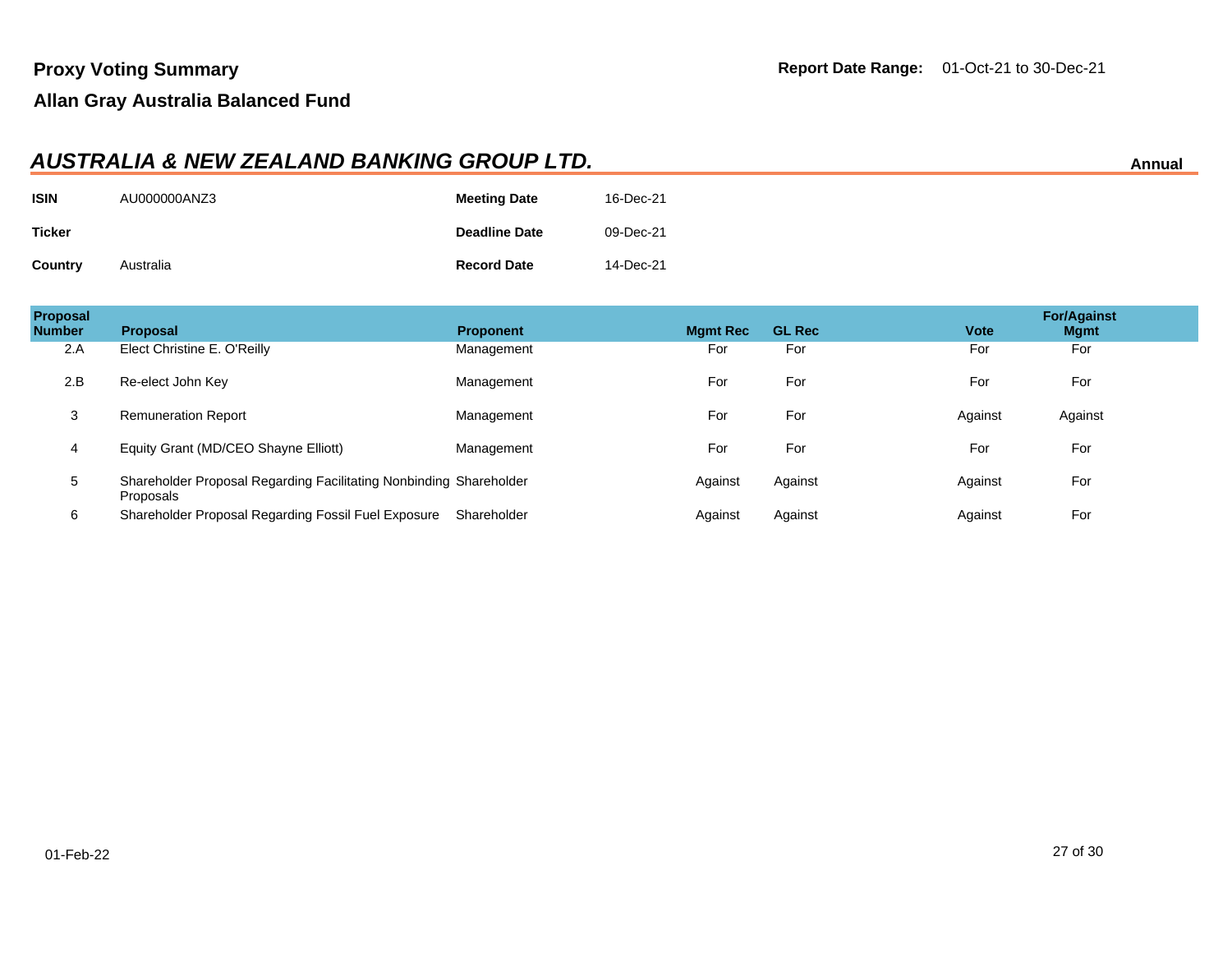#### **NATIONAL AUSTRALIA BANK LIMITED** Annual

| <b>ISIN</b>   | AU000000NAB4 | <b>Meeting Date</b>  | 17-Dec-21 |
|---------------|--------------|----------------------|-----------|
| <b>Ticker</b> |              | <b>Deadline Date</b> | 10-Dec-21 |
| Country       | Australia    | <b>Record Date</b>   | 15-Dec-21 |

| <b>Proposal</b><br><b>Number</b> | Proposal                                                                        | <b>Proponent</b> | <b>Mgmt Rec</b> | <b>GL Rec</b> | <b>Vote</b> | <b>For/Against</b><br><b>Mgmt</b> |
|----------------------------------|---------------------------------------------------------------------------------|------------------|-----------------|---------------|-------------|-----------------------------------|
| 2                                | Re-elect Anne J. Loveridge                                                      | Management       | For             | For           | For         | For                               |
| 3                                | <b>REMUNERATION REPORT</b>                                                      | Management       | For             | For           | Against     | Against                           |
| 4.A                              | Equity Grant - Deferred Rights (AVR)                                            | Management       | For             | For           | For         | For                               |
| 4.B                              | Equity Grant - Performance Rights (LTVR)                                        | Management       | For             | For           | For         | For                               |
| 5.A                              | Shareholder Proposal Regarding Facilitating Nonbinding Shareholder<br>Proposals |                  | Against         | Against       | Against     | For                               |
| 5.B                              | Shareholder Proposal Regarding Fossil Fuel Exposure                             | Shareholder      | Against         | Against       | Against     | For                               |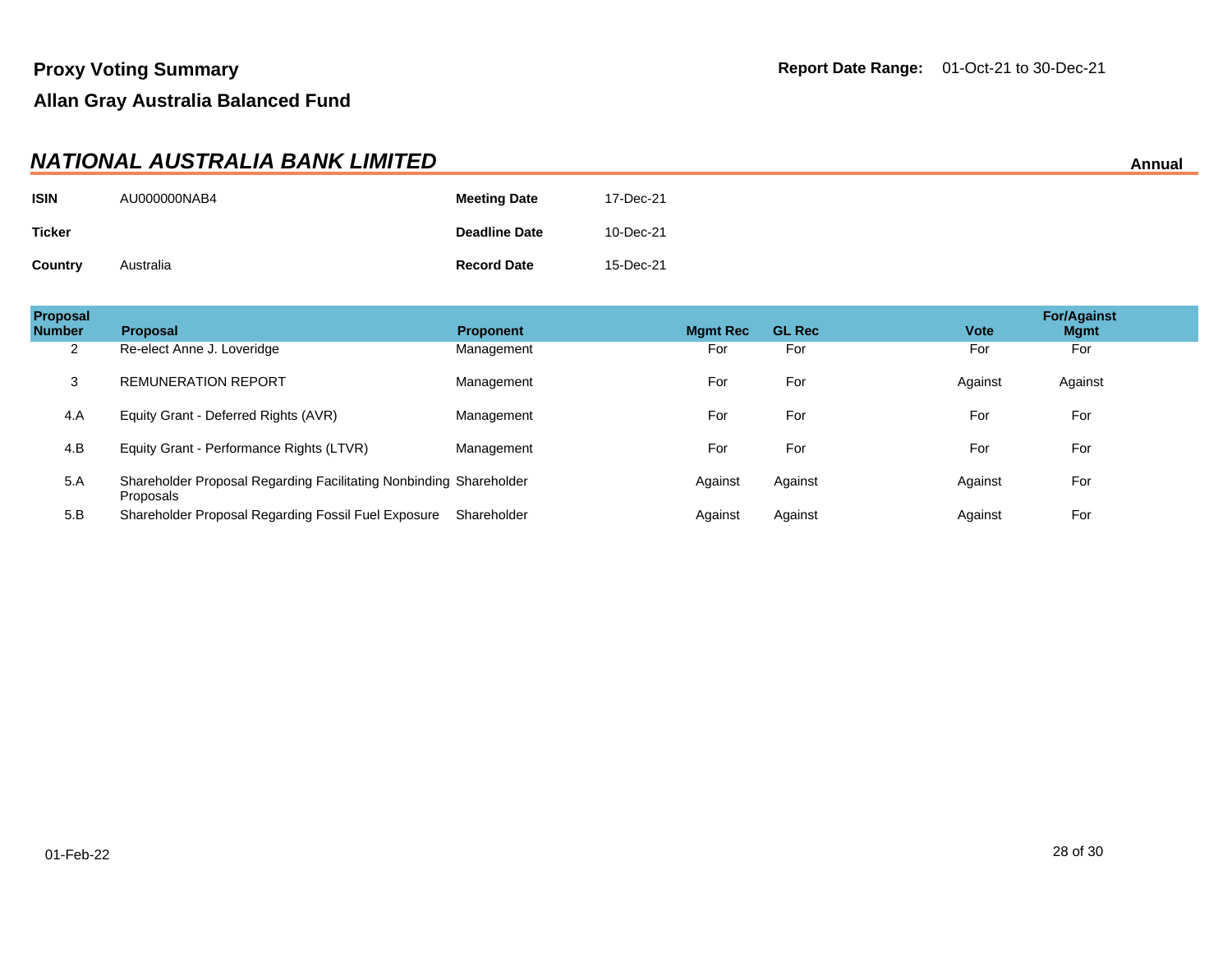| <b>NUFARM LIMITED</b> |              |                      |           |  |
|-----------------------|--------------|----------------------|-----------|--|
| <b>ISIN</b>           | AU000000NUF3 | <b>Meeting Date</b>  | 17-Dec-21 |  |
| <b>Ticker</b>         |              | <b>Deadline Date</b> | 10-Dec-21 |  |
| <b>Country</b>        | Australia    | <b>Record Date</b>   | 15-Dec-21 |  |

| Proposal<br><b>Number</b> | <b>Proposal</b>                 | <b>Proponent</b> | <b>Mgmt Rec</b> | <b>GL Rec</b> | <b>Vote</b> | <b>For/Against</b><br><b>Mgmt</b> |
|---------------------------|---------------------------------|------------------|-----------------|---------------|-------------|-----------------------------------|
| ົ<br><u>_</u>             | <b>REMUNERATION REPORT</b>      | Management       | For             | For           | For         | For                               |
| ు                         | Elect David Jones               | Management       | For             | For           | For         | For                               |
| 4                         | Equity Grant (MD/CEO Greg Hunt) | Management       | For             | For           | For         | For                               |